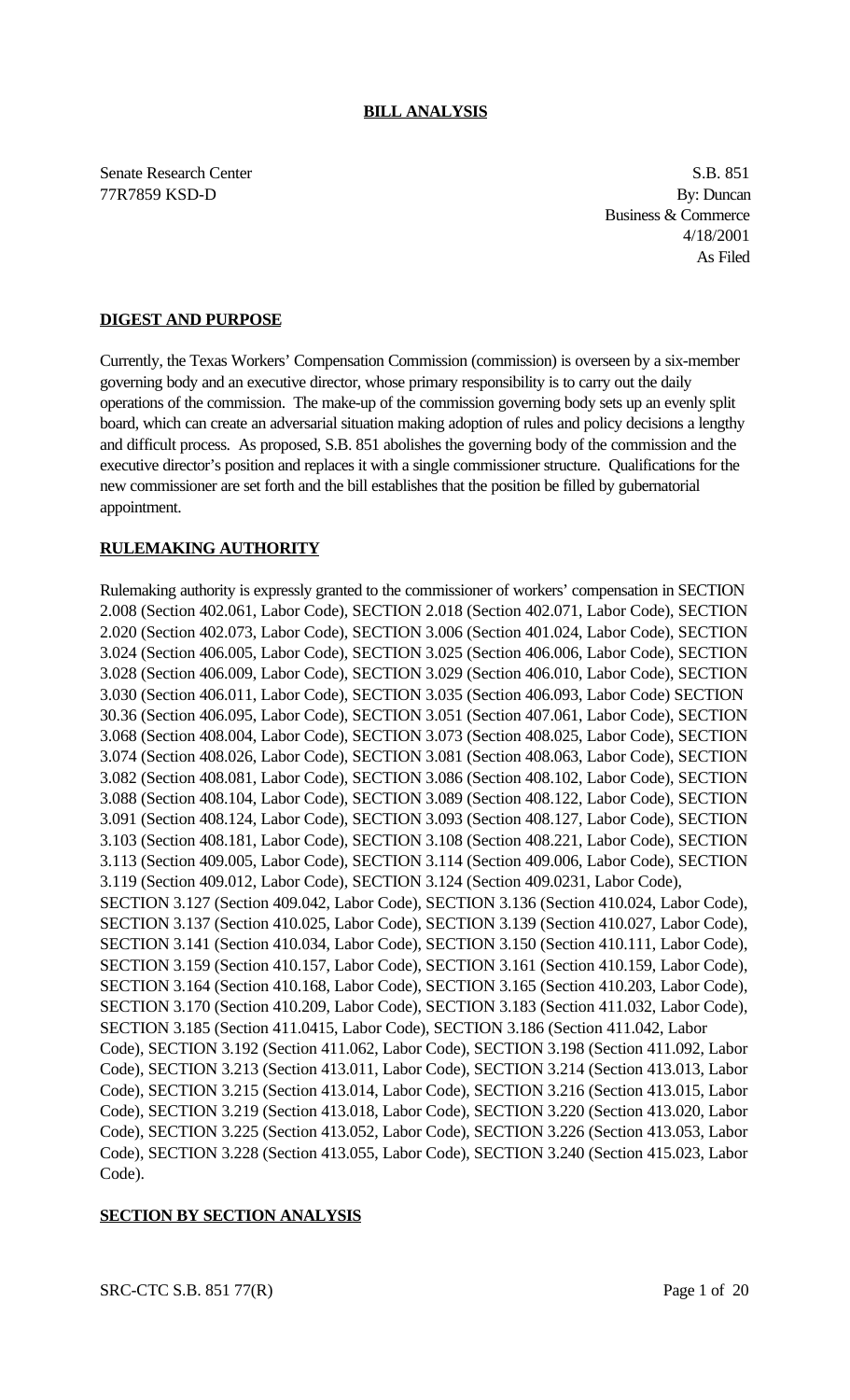#### ARTICLE 1. ORGANIZATION OF DEPARTMENT

SECTION 1.001. Amends Chapter 402A, Labor Code, as follows:

Sec. 402.001. New heading: DUTIES OF DEPARTMENT. Requires the Texas Department of Workers' Compensation (department), in addition to its other required duties, to perform certain actions.

Sec. 402.002. New heading: COMPOSITION OF DEPARTMENT. Provides that the department is composed of the commissioner and other officers and employees required to efficiently implement certain items.

Sec. 402.003. New heading: CHIEF EXECUTIVE. Provides that the commissioner is the department's chief executive and administrative officer. Requires the commissioner to administer and enforce certain laws. Provides that the commissioner has certain powers and duties.

Sec. 402.004. New heading: APPOINTMENT; TERM. Requires the governor, with the advise and consent of the senate, to appoint the commissioner and provides the term of the commissioner. Requires the governor to appoint the commissioner without regard to certain characteristics of the appointee.

Sec. 402.005. New heading: QUALIFICATIONS. Sets forth certain qualification requirements for the commissioner. Provides that a person who is a former member or former executive director of the Texas Worker's Compensation Commission (commission) is not eligible for appointment as commissioner under Section 402.004.

Sec. 402.006. New heading: INELIGIBILITY FOR PUBLIC OFFICE. Provides that the commissioner is ineligible to be a candidate for a public elective office in this state unless the commissioner has resigned and the governor has accepted the resignation.

Sec. 402.007. New heading: BOND. Provides that the commissioner, before taking office, must execute with a certain surety company a bond for \$50,000 payable to this state and conditioned on the faithful discharge of the commissioner's duties.

Sec. 402.008. New heading: COMPENSATION. Provides that the commissioner is entitled to compensation as provided by the General Appropriations Act.

Deletes existing text relating to membership requirements, training program for commission members, and terms and vacancies.

Sec. 402.009. Redesignates Section 402.003. Prohibits a person from serving as commissioner, rather than a member of the commission, or act as general counsel to the department, rather than the commission, if the person is required to register as a lobbyist under Chapter 305 (Registration of Lobbyists), Government Code, because of the person's activities for compensation on behalf of a profession that is regulated by or that has fees regulated by the department, rather than the commission.

Deletes existing text relating to voting requirements.

Sec. 402.010. New heading: GROUNDS FOR REMOVAL. Redesignates Section 402.005. Sets forth the grounds for removal from office of the commissioner, rather than a member of the commission. Deletes existing text relating to removal of commission members. Provides that an action of the commissioner, rather than the commission, is not affected by the fact that it is taken when a ground for removal of the commissioner, rather than a commission member,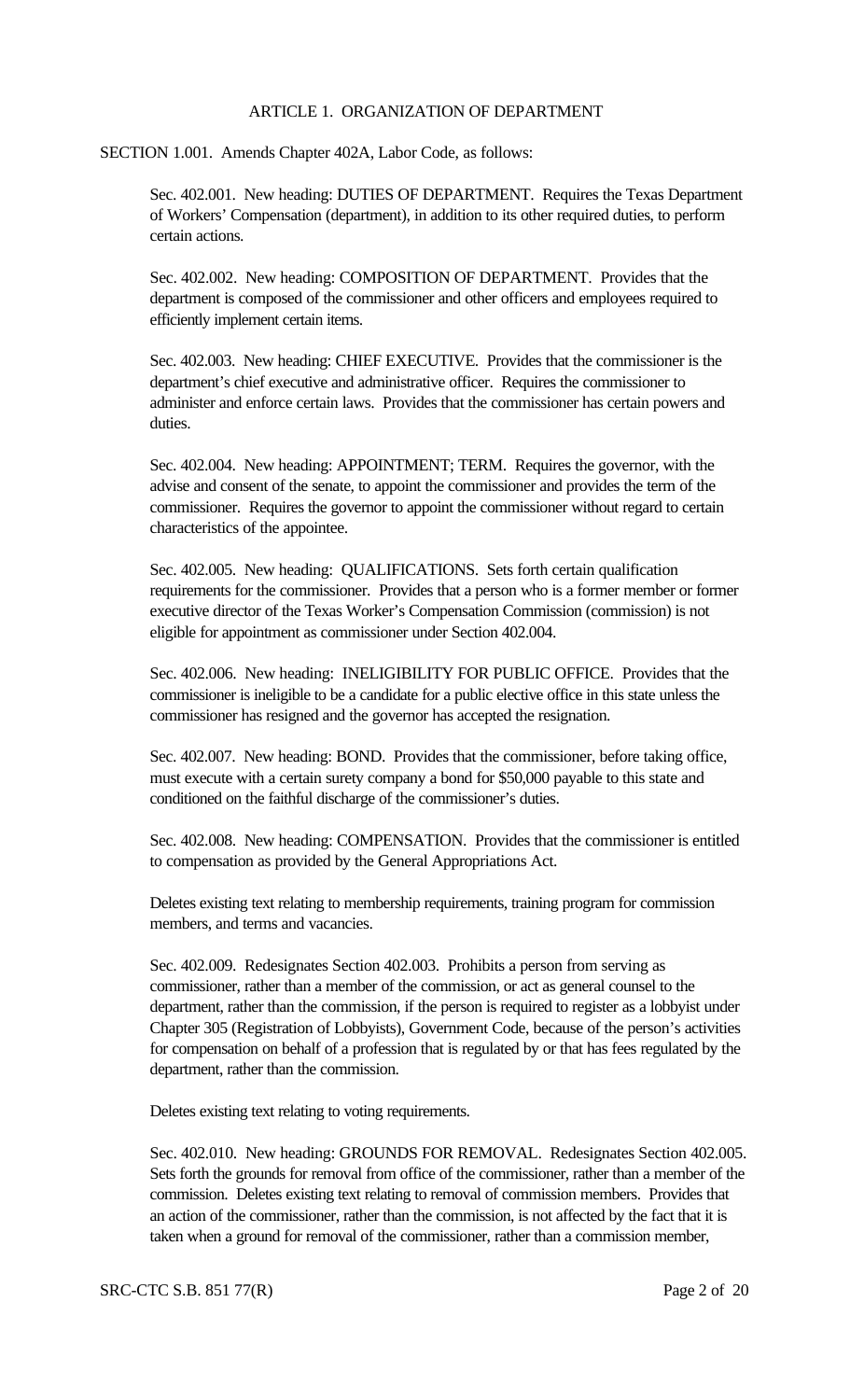exists. Deletes existing text relating to required actions of the executive director of the commission. Makes conforming changes.

Sec. 402.011. Redesignates Section 402.006. Makes conforming changes.

Deletes existing text relating to meetings, chairman of the commission, and a leave of absence.

Sec. 402.012. New heading: CIVIL LIABILITY OF THE COMMISSIONER. Redesignates existing Section 402.010. Makes conforming changes.

Deletes existing text relating to reimbursement.

Sec. 402.013. Redesignates Section 402.012. Prohibits a person who is compensated at or above the amount prescribed by the General Appropriations Act for step 1, salary group A17, rather than salary group 17, from holding certain positions. Makes conforming changes.

SECTION 1.002. Amends Chapter 402C, Labor Code, as follows:

SUBCHAPTER C. New heading: DEPARTMENT PERSONNEL

Sec. 402.041. New heading: APPOINTMENTS. Requires the commissioner, subject to the General Appropriations Act or other law, to appoint certain personnel as necessary to carry out certain powers and duties under this title, other worker's compensation laws or certain other laws. Provides that a person appointed under this section must have professional, administrative, and worker's compensation experience necessary to qualify the person for the position to which the person is appointed. Provides that a person appointed as an associate or deputy commissioner or to hold an equivalent position must have at least five years of the experience required for appointment as commissioner under Section 402.005. Provides that at least two years of that experience must be in work related to the position to be held.

Sec. 402.042. New heading: DIVISION OF RESPONSIBILITIES. Requires the commissioner ro develop and implement policies that clearly define the respective responsibilities of the commissioner and the staff of the department.

Deletes existing text relating to the executive director of the commission, the general powers and duties of the executive director, and administrative assistants.

Sec. 402.043. Redesignates Section 402.044. Requires the commissioner or the commissioner's designee, rather than the executive director, to develop an intra-agency career ladder program that addresses opportunities for mobility and advancement for employees within the department, rather than the commission. Makes conforming changes.

Sec. 402.044. Redesignates Section 402.045. Makes conforming changes.

ARTICLE 2. CONFORMING AMENDMENTS WITHIN CHAPTER 402, LABOR CODE

SECTION 2.001. Amends the heading to Chapter 402, Labor Code, as follows:

CHAPTER 402. New heading: TEXAS DEPARTMENT OF WORKER'S COMPENSATION

SECTION 2.002. Amends Section 402.021, Labor Code, as follows:

Sec. 402.021. New heading: DEPARTMENT DIVISIONS. Authorizes the commissioner, rather than the executive director with the approval of the commission, to establish certain divisions in addition to the divisions listed in this section. Makes conforming changes.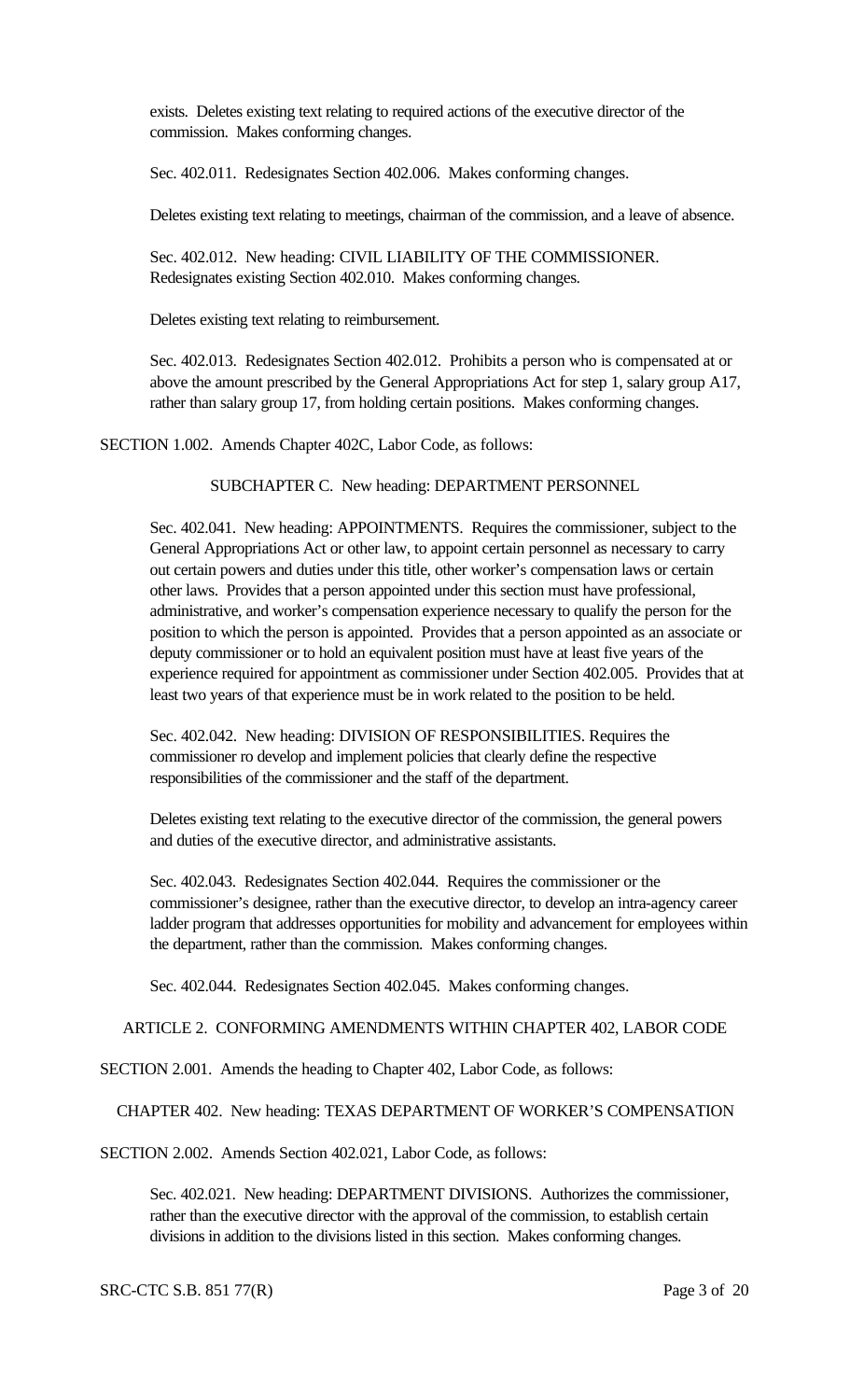SECTION 2.003. Amends Section 402.022, Labor Code, to make conforming changes.

SECTION 2.004. Amends Section 402.023, Labor Code, to make conforming changes.

SECTION 2.005. Amends Section 402.024, Labor Code, to make conforming changes.

SECTION 2.006. Amends Section 402.025, Labor Code, to make a conforming change.

SECTION 2.007. Amends the heading to Chapter 402D, Labor Code, as follows:

# SUBCHAPTER D. GENERAL POWERS AND DUTIES OF DEPARTMENT

SECTION 2.008. Amends Section 402.061, Labor Code, to require the commissioner, rather than the commission, to adopt rules as necessary for the implementation of this subtitle.

SECTION 2.009. Amends Section 402.062, Labor Code, to make conforming changes.

SECTION 2.010. Amends Section 402.064, Labor Code, to make conforming changes.

SECTION 2.011. Amends Section 402.065, Labor Code, to make conforming changes.

SECTION 2.012. Amends Section 402.066, Labor Code, to make conforming changes.

SECTION 2.013. Amends Section 402.0665, Labor Code, to make conforming changes.

SECTION 2.014. Amends Section 402.067, Labor Code, to make conforming changes.

SECTION 2.015. Amends Section 402.068, Labor Code, to make a conforming change.

SECTION 2.016. Amends Section 402.069, Labor Code, to require the commissioner or the commissioner's designee, rather than the executive director, to provide to department employees, rather than to members of the commission and commission employees, certain information.

SECTION 2.017. Amends Section 402.070)(a), Labor Code, to make conforming changes.

SECTION 2.018. Amends Section 402.071(a), Labor Code, to require the commissioner, rather than the commission, to establish qualifications for a representative and adopt rules establishing procedures for authorization of representatives.

SECTION 2.019. Amends Section 402.072, Labor Code, to make conforming changes

SECTION 2.020. Amends Sections 402.073(a) and (c), Labor Code, to require the commissioner, rather than the commission, to adopt, by rule, a memorandum of understanding governing certain administrative procedure law hearings. Makes conforming changes.

SECTION 2.021. Amends Section 402.081, Labor Code, as follows:

Sec. 402.081. New heading: DEPARTMENT RECORDS. Makes conforming changes.

SECTION 2.022. Amends Section 402.082, Labor Code, as follows:

Sec. 402.082. New heading: INJURY INFORMATION MAINTAINED BY DEPARTMENT. Makes a conforming change.

SECTION 2.023. Amends Section 402.083(a), Labor Code, to make a conforming change.

SRC-CTC S.B. 851 77(R) Page 4 of 20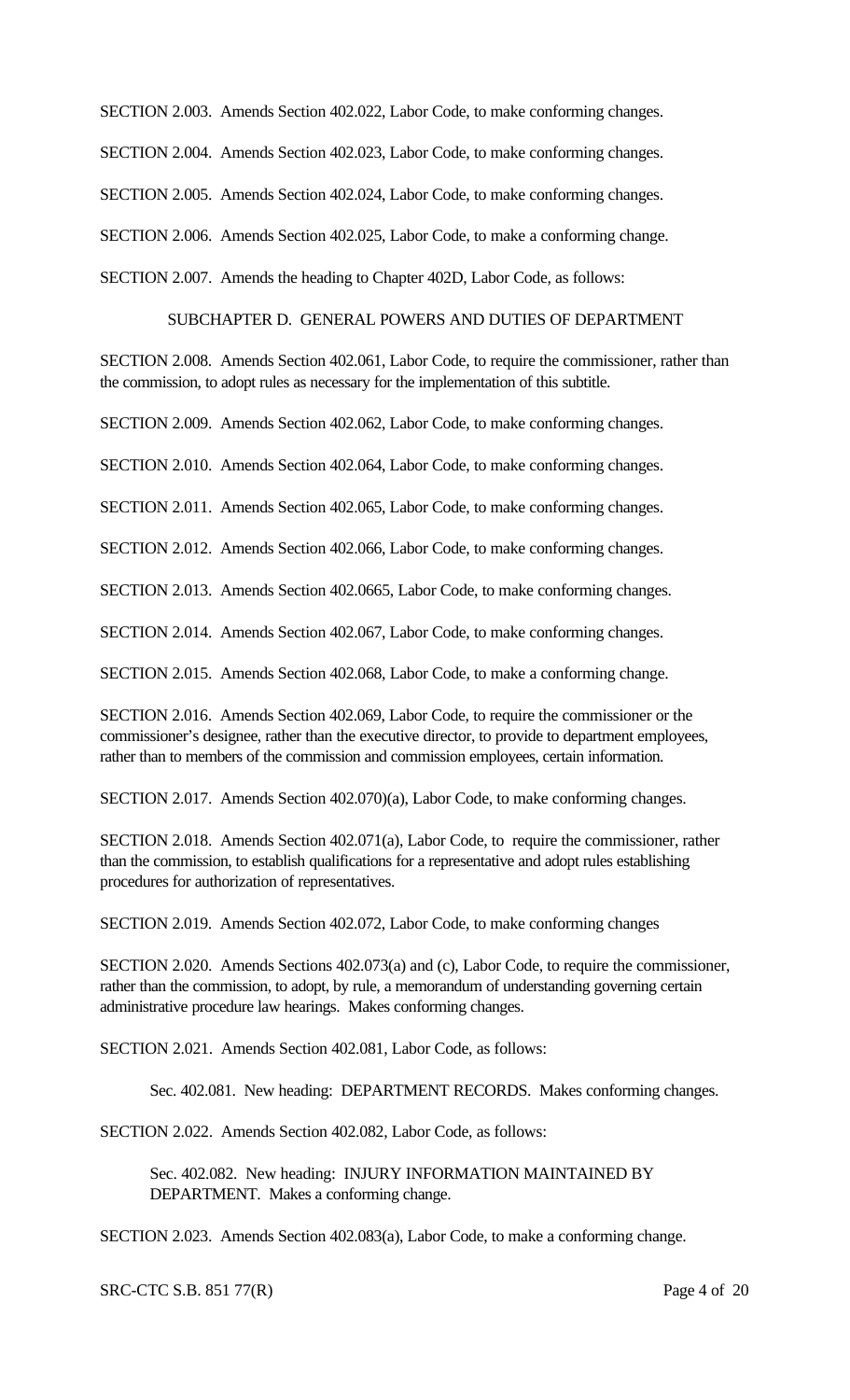SECTION 2.024. Amends Section 402.084(a), Labor Code, to make conforming changes.

SECTION 2.025. Amends Section 402.085, Labor Code, to authorize the department, rather than the commission, to release information on a claim to a governmental agency, political subdivision, or regulatory body to use to assess financial resources in an action, including an administrative action, to cooperate with another state in an action authorized under Chapter 231, Family Code, rather than Chapter 76, Human Resources Code. Makes conforming changes.

SECTION 2.026. Amends Sections 402.088(a), (b), and (d), Labor Code, to make conforming changes.

SECTION 2.027. Amends Section 402.089(a), Labor Code, to make a conforming change.

SECTION 2.028. Amends Section 402.090, Labor Code, to make a conforming change.

SECTION 2.029. Amends Section 402.091(a), Labor Code, to make a conforming change.

SECTION 2.030. Amends Sections 402.092(a), (b), (d), (e), and (f), Labor Code, to make conforming changes.

### ARTICLE 3. GENERAL CONFORMING AMENDMENTS

SECTION 3.001. Amends Section 91.003(b), Labor Code, to require the Texas Department of Worker's Compensation, rather than the Texas Worker's Compensation Commission, to assist in the implementation of this chapter and to provide information to the Texas Department of Licensing and Regulation.

SECTION 3.002. Amends Section 401.002, Labor Code, to make conforming changes.

SECTION 3.003. Amends Section 401.011, Labor Code, to define "commissioner." Deletes existing text relating to the definition of "commission." Redefines "designated doctor," "representative," and "sanction" to make conforming changes. Defines "department."

SECTION 3.004. Amends Section 401.021, Labor Code, to make conforming changes.

SECTION 3.005. Amends Section 401.023(b), Labor Code, to make a conforming change.

SECTION 3.006. Amends Sections 401.024(b), (c), and (d), Labor Code, to authorize the commissioner, rather than the commission, by rule to permit or require the use of an electronic transmission of specified information instead of the specified form, manner, or procedure, notwithstanding another provision of this subtitle that specifies the form, manner, or procedure of the transmission. Provides that if the electronic transmission of information is not authorized or permitted by rule, rather than by commission rule, the transmission of that information is governed by any applicable statute or rule that prescribes the form, manner, or procedure for the transmission, including standards adopted by the Department of Information Resources. Makes conforming changes.

SECTION 3.007. Amends Chapter 401C, Labor Code, by adding Section 401.025, as follows:

Section 401.025. REFERENCES TO COMMISSION AND EXECUTIVE DIRECTOR. Provides that a reference in this code or other law to the commission or the executive director of the commission means the department or commissioner as consistent with the respective duties of the commissioner and the department under this code and other worker's compensation laws of this state. Provides that a reference in this code or other law to the executive director of the commission means the commissioner.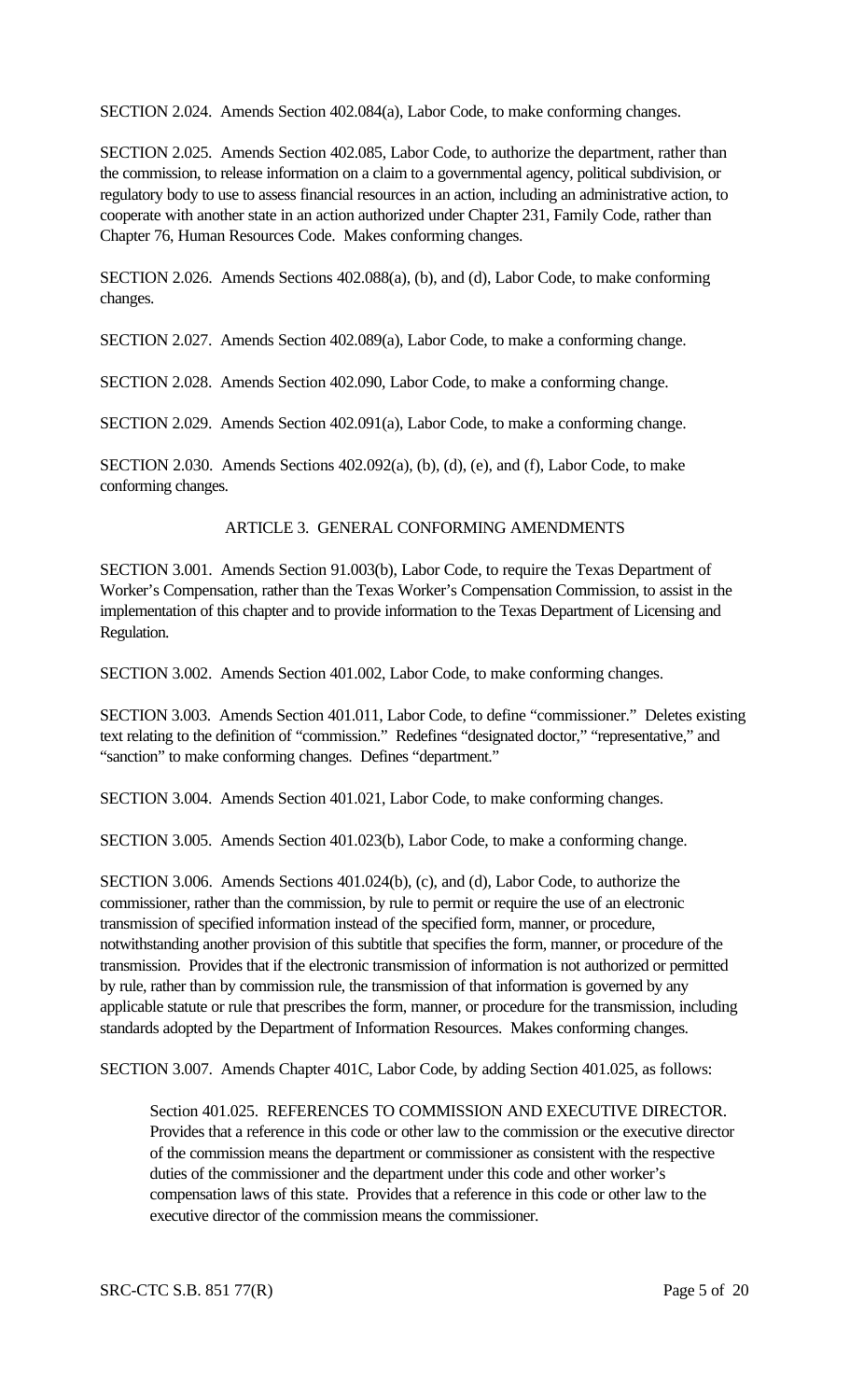SECTION 3.008. Amends the heading to Section 403.001, Labor Code, as follows:

Sec. 403.001. DEPARTMENT FUNDS.

SECTION 3.009. Amends Sections 403.001(a) and (b), Labor Code, to make conforming changes.

SECTION 3.010. Amends Section 403.003, Labor Code, to make conforming changes.

SECTION 3.011. Amends Section 403.004, Labor Code, to make a conforming change.

SECTION 3.012. Amends Section 403.005, Labor Code, to make conforming changes.

SECTION 3.013. Amends Section 403.006(c), Labor Code, to make a conforming change.

SECTION 3.014. Amends Section 403.007, Labor Code, to make conforming changes.

SECTION 3.015. Amends Section 404.002(a), Labor Code, to make a conforming change.

SECTION 3.016. Amends Section 404.003(b), Labor Code, to make a conforming change.

SECTION 3.017. Amends Sections 404.004(a) and (d), Labor Code, to provide that the Research and Oversight Council on Workers' Compensation (council) is governed by a board of directors (board), which is composed of certain individuals as well as the commissioner or a person designated by the commissioner. Deletes existing text relating to a member of the commission serving on the board of directors. Prohibits certain individuals from being an employee of the council who is compensated at or above the amount prescribed by the General Appropriations Act for step 1, salary group A17, rather than salary group 17, of the position classification salary schedule.

SECTION 3.018. Amends Section 404.0041, Labor Code, to make a conforming change.

SECTION 3.019. Amends Sections 404.007(a) and (d), Labor Code, to require the board to review specific recommendations for legislation relating to this subtitle, rather than to the Texas Worker's Compensation Act, formally proposed by an entity listed in this section. Makes conforming changes.

SECTION 3.020. Amends Section 404.008(c), Labor Code, to make conforming changes.

SECTION 3.021. Amends Section 404.010(a), Labor Code, to make a conforming change.

SECTION 3.022. Amends the heading to Section 406.004, Labor Code, as follows:

Sec. 406.004. EMPLOYER NOTICE TO DEPARTMENT; ADMINISTRATIVE VIOLATION.

SECTION 3.023. Amends Sections 406.004(a), (b), (c), and (d), Labor Code, to make conforming changes.

SECTION 3.024. Amends Section 406.005(c), Labor Code, to authorize the commissioner, rather than the commission, to adopt rules relating to the form and content of a specific notice.

SECTION 3.025. Amends Sections 406.006(a), (b), and (c), Labor Code, to authorize the commissioner, rather than the commission, to adopt rules that establish the coverage and claim administration contact information required under this subsection. Makes conforming changes.

(b) Makes a conforming change.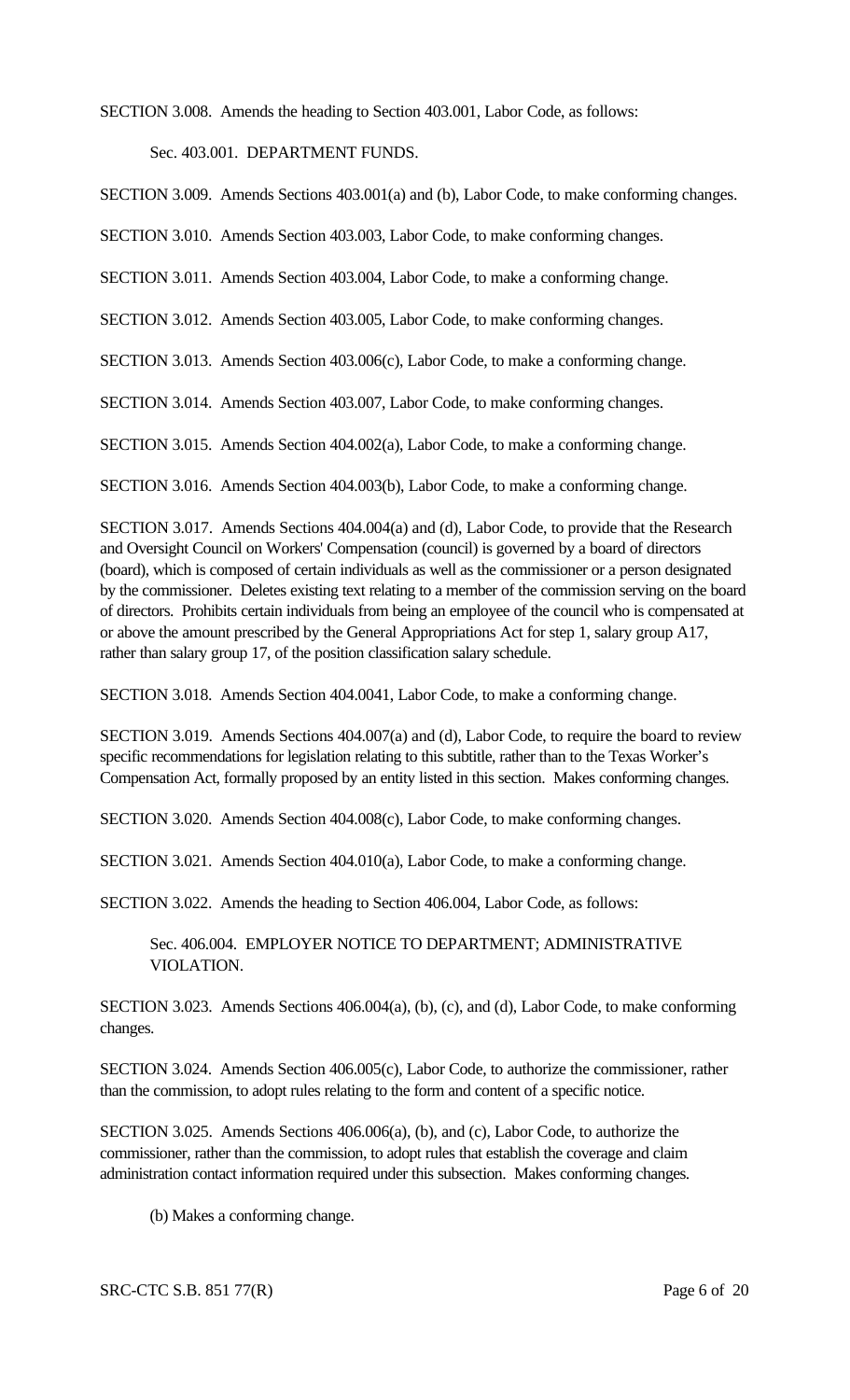(c) Makes a conforming change.

SECTION 3.026. Amends Sections 406.007(a), (b), and (c), Labor Code, to make conforming changes.

SECTION 3.027. Amends Section 406.008, Labor Code, to make conforming changes.

SECTION 3.028. Amends Sections 406.009(a), (b), (c), and (d), Labor Code, to make a conforming change.

(b) Authorizes the commissioner, rather than the commission, to adopt rules necessary to enforce this subchapter.

(c) Authorizes the commissioner, rather than the commission, to designate a data collection agent, implement an electronic reporting and public information access program, and adopt rules necessary to implement the data collection requirements of this subchapter. Authorizes the commissioner, rather than the executive director, to establish the form, manner, and procedure for the transmission of information to the department, rather than the commission, as authorized by Section 402.042(b)(11).

(d) Makes a conforming change.

SECTION 3.029. Amends Section 406.010(c), Labor Code to require the commissioner, rather than the commission, to further specify the requirements of this section by rule.

SECTION 3.030. Amends Section 406.011(a), Labor Code, to authorize the commissioner, rather than the commission, to require, by rule, an insurance carrier to designate a representative in Austin to act as the insurance carrier's agent before the department, rather than the commission, in Austin.

SECTION 3.031. Amends Section 406.012, Labor Code, to make a conforming change.

SECTION 3.032. Amends Section 406.051(c), Labor Code, to make a conforming change.

SECTION 3.033. Amends Section 406.073(b), Labor Code, to make a conforming change.

SECTION 3.034. Amends Sections 406.074(a) and (b), Labor Code, to make conforming changes.

SECTION 3.035. Amends Section 406.093(b), Labor Code, to require the commissioner, rather than the commission, to adopt, by rule, procedures relating to the method of payment of benefits to legally incompetent employees.

SECTION 3.036. Amends Section 406.095(b), Labor Code, to require the commissioner, rather than the commission, to establish, by rule, the procedures and requirements for an election under this section.

SECTION 3.037. Amends Sections 406.144(c) and (d), Labor Code, to make conforming changes.

SECTION 3.038. Amends Sections 406.145(a), (b), (c), (d), and (f), Labor Code, to make conforming changes.

SECTION 3.039. Amends Section 406.162(b), Labor Code, to make conforming changes.

SECTION 3.040. Amends Section 407.001(3), Labor Code, to make a conforming change.

SECTION 3.041. Amends Section 407.021, Labor Code, to make a conforming change.

SRC-CTC S.B. 851 77(R) Page 7 of 20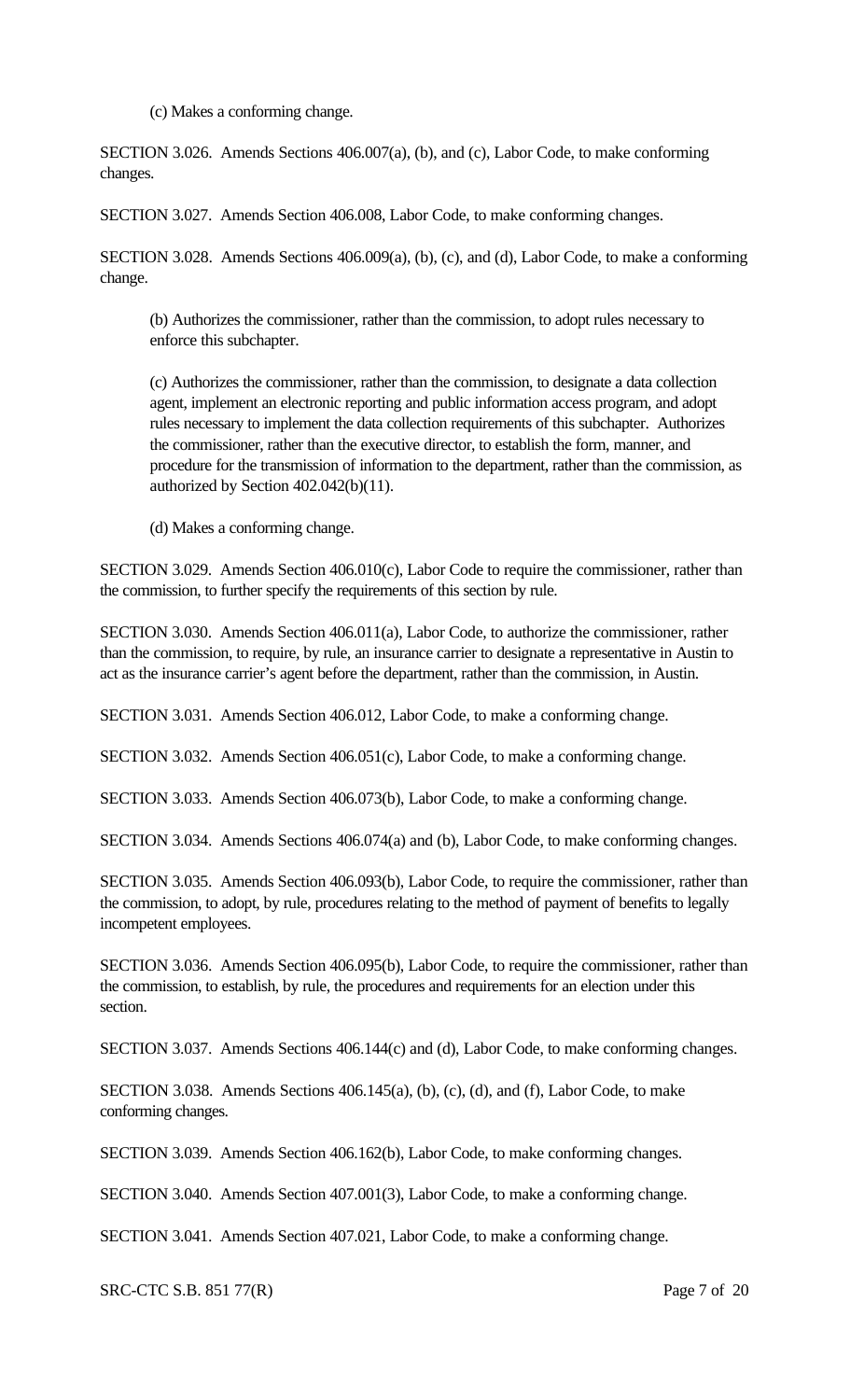SECTION 3.042. Amends Section 407.022, Labor Code, to make conforming changes.

SECTION 3.043. Amends Section 407.023, Labor Code, as follows:

Sec. 407.023. New heading: EXCLUSIVE POWERS AND DUTIES OF COMMISSIONER. Requires the commissioner, rather than the commission by majority vote, to perform certain duties. Makes a conforming change.

SECTION 3.044. Amends Sections 407.041(a), (b), and (c), Labor Code, to make conforming changes.

SECTION 3.045. Amends Section 407.042, Labor Code, to make a conforming change.

SECTION 3.046. Amends Section 407.043, Labor Code, to make conforming changes.

SECTION 3.047. Amends Section 407.044(a), Labor Code, to make a conforming change.

SECTION 3.048. Amends Section 407.045, Labor Code, to make conforming changes.

SECTION 3.049. Amends Sections 407.046(a), (b), and (d), Labor Code, to make conforming changes.

SECTION 3.050. Amends Section 407.047(b), Labor Code, to make conforming changes.

SECTION 3.051. Amends Sections 407.061(a), (c), (e), and (f), Labor Code, to require the commissioner, rather than the commission, to adopt rules for the requirements for the financial statements required by this section. Makes conforming changes.

SECTION 3.052. Amends Section 407.062, Labor Code, to make conforming changes.

SECTION 3.053. Amends Section 407.063(a), Labor Code, to make a conforming change.

SECTION 3.054. Amends Section 407.064(b), Labor Code, to make a conforming change.

SECTION 3.055. Amends Sections 407.081(a), (b), (c), (d), (f), and (g), Labor Code, to make conforming changes.

SECTION 3.056. Amends Sections 407.082(a), (c), and (d), Labor Code, to make conforming changes.

SECTION 3.057. Amends Section 407.101(b), Labor Code, to make a conforming change.

SECTION 3.058. Amends Section 407.102, Labor Code, to make conforming changes.

SECTION 3.059. Amends Sections 407.103(a) and (d), Labor Code, to make conforming changes.

SECTION 3.060. Amends Sections 407.104(b), (c), and (e), Labor Code, to make conforming changes.

SECTION 3.061. Amends Sections 407.122(b) and (c), Labor Code, to provide that the board of directors of the Texas Certified Self-Insurer Guaranty Association (board) consists of the following voting members:

three certified self-insurers;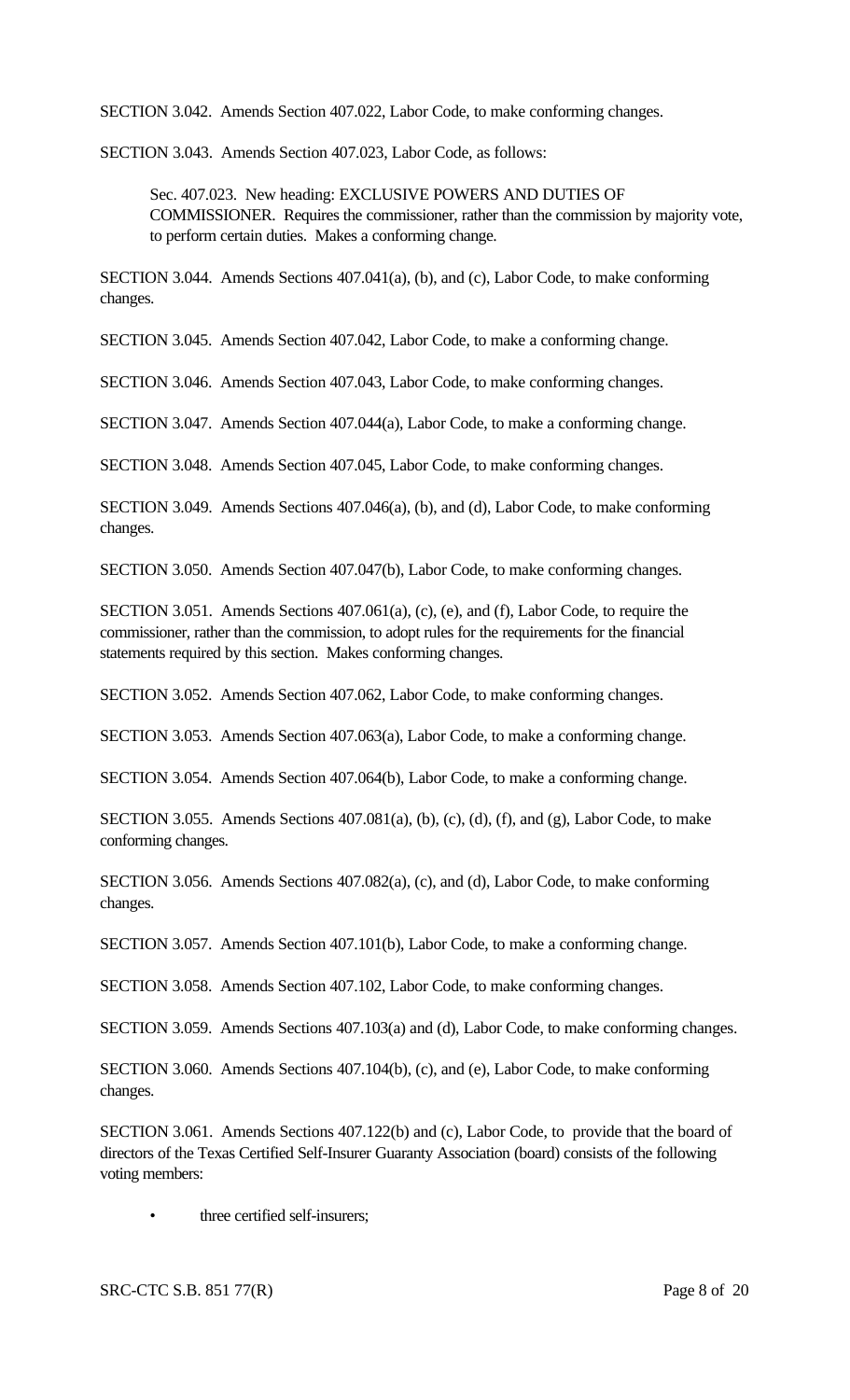- the commissioner, rather than one commission member representing wage earners; and
- the public counsel of the office of public insurance counsel;

Deletes existing text relating to one commission member representing employers being a voting member of the board. Deletes existing text relating to the executive director of the commission being a nonvoting member of the board.

SECTION 3.062. Amends Section 407.123(b), Labor Code, to make a conforming change.

SECTION 3.063. Amends Section 407.124(a) and (c), Labor Code, to make conforming changes.

SECTION 3.064. Amends Section 407.126(d), Labor Code, to make a conforming change.

SECTION 3.065. Amends Section 407.127(a), Labor Code, to make a conforming change.

SECTION 3.066. Amends Section 407.133(a), Labor Code, to authorize the commissioner, rather than the commission after notice and hearing and by majority vote, to suspend or revoke a certain certificate of authority to self-insure.

SECTION 3.067. Amends Section 408.003(c), Labor Code, to make conforming changes.

SECTION 3.068. Amends Sections 408.004(a), (b), (d), (e), and (f), Labor Code, to make a conforming change.

(b) Authorizes the commissioner, rather than the commission, to adopt rules that require an employee to submit to not more than three medical examinations in a 180-day period under specified circumstances. Requires the commissioner, rather than the commission, to adopt, by rule, a system for monitoring requests made under this subsection by insurance carriers. Makes a conforming change.

(d) Makes a conforming change.

(e) Requires the commissioner, rather than the commission, to ensure, by rule, that an employee receives reasonable notice of an examination and of the insurance carrier's basis for suspension of payment, and that the employee is provided a reasonable opportunity to reschedule an examination missed by the employee for good cause. Makes conforming changes.

(f) Requires the commissioner, rather than the commission, to adopt rules as necessary to this subsection. Makes conforming changes.

SECTION 3.069. Amends Section 408.005(e), Labor Code, to make a conforming change.

SECTION 3.070. Amends Sections 408.022(a), (b), and (c), Labor Code, to make conforming changes.

SECTION 3.071. Amends Section 408.023, Labor Code, to make conforming changes.

SECTION 3.072. Amends Section 408.024, Labor Code, to make a conforming change.

SECTION 3.073. Amends Sections 408.025(a), (b), and (d), Labor Code, to require the commissioner, rather than the commission, to adopt, by rule, requirements for certain reports and records. Makes a conforming change.

(b) Requires the commissioner, rather than the commission, to adopt, by rule, requirements for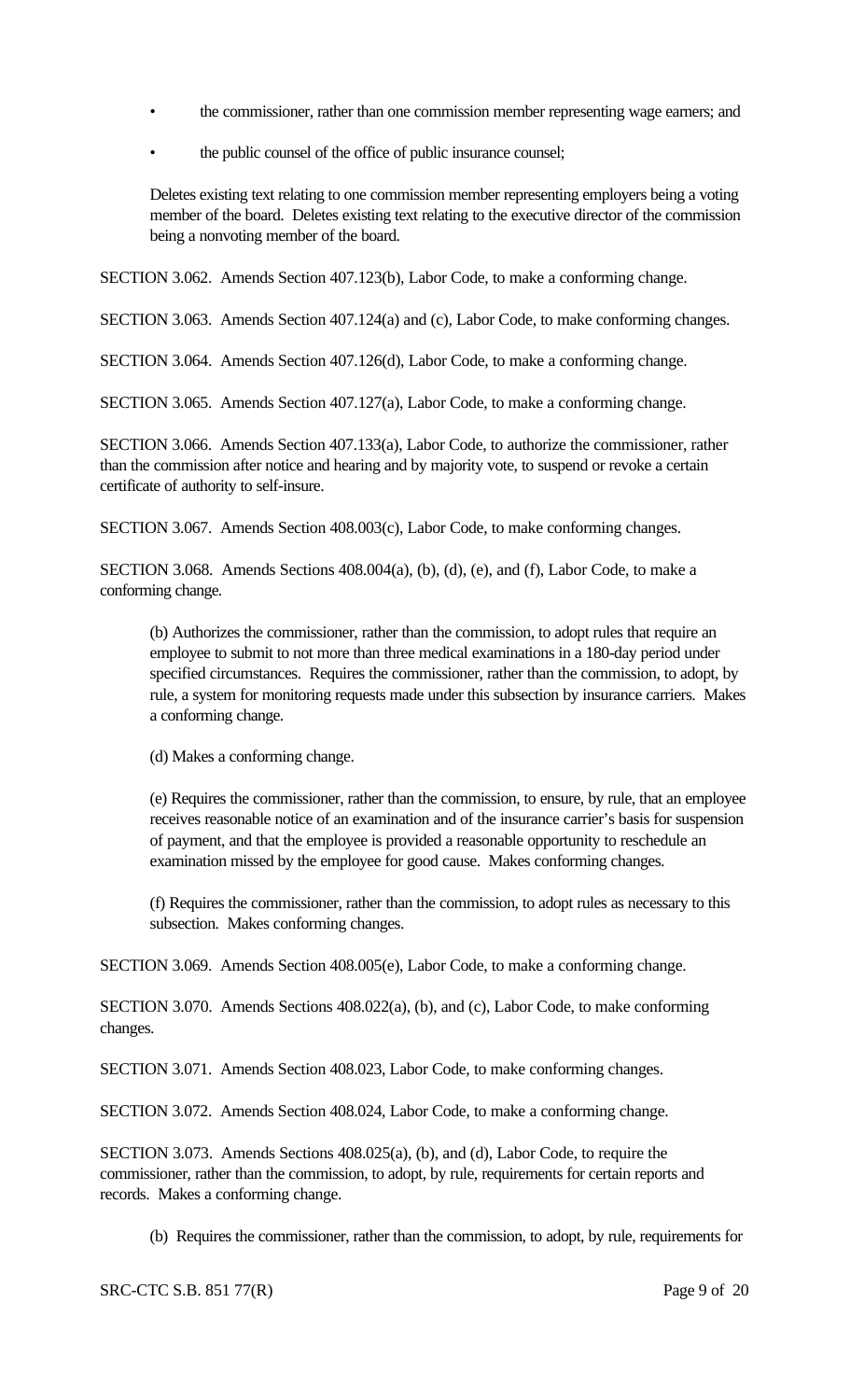certain reports and records.

(d) Makes a conforming change.

SECTION 3.074. Amends Section 408.026, Labor Code, to require the commissioner, rather than the commission, to adopt rules necessary to endure that an examination required under this section is performed without undue delay. Makes conforming changes.

SECTION 3.075. Amends Section 408.027(d), Labor Code, to make a conforming change.

SECTION 3.076. Amends Section 408.041(c), Labor Code, to make conforming changes.

SECTION 3.077. Amends Section 408.043(c), Labor Code, to make conforming changes.

SECTION 3.078. Amends Section 408.045, Labor Code, to make a conforming change.

SECTION 3.079. Amends Section 408.061(f), Labor Code, to make a conforming change.

SECTION 3.080. Amends Section 408.062(b), Labor Code, to make a conforming change.

SECTION 3.081. Amends Section 408.063(a), Labor Code, to authorize the commissioner, rather than the commission, in order to expedite the payment of income benefits, to establish, by rule, reasonable presumptions relating to the wages earned by an employee, including the presumption that an employee's last paycheck accurately reflects the employee's usual wage.

SECTION 3.082. Amends Sections 408.081(b) and (c), Labor Code, to require the commissioner, rather than the commission, to establish, by rule, requirements for agreements under which income benefits may be paid monthly. Makes conforming changes.

SECTION 3.083. Amends Section 408.084(a) and (b), Labor Code, to make conforming changes.

SECTION 3.084. Amends Section 408.085, Labor Code, to make conforming changes.

SECTION 3.085. Amends Section 408.086, Labor Code, as follows:

Sec. 408.086. New heading: DEPARTMENT DETERMINATION OF EXTENDED UNEMPLOYMENT OR UNDEREMPLOYMENT. Makes conforming changes.

SECTION 3.086. Amends Section 408.102(b), Labor Code, to require the commissioner, rather than the commission, to establish, by rule, a presumption that maximum medical improvement has been reached based on the lack of medical improvement in the employee's condition.

SECTION 3.087. Amends Section 408.103(b), Labor Code, to provide that it is assumed that the employee's actual earnings for the previous year are equal to the sum of the employee's wages as reported in the most recent four quarterly wage reports to the Texas Workforce Commission, rather than Texas Employment Commission, divided by 52. Makes conforming changes.

SECTION 3.088. Amends Sections 408.104(a) and (c), Labor Code, to require the commissioner, rather than the commission, to adopt rules to implement this section, including rules establishing procedures for requesting and disputing an extension. Makes conforming changes.

SECTION 3.089. Amends Sections 408.122(b) and (c), Labor Code, to authorize the commissioner, rather than the commission, to adopt rules as necessary to implement this section. Makes conforming changes.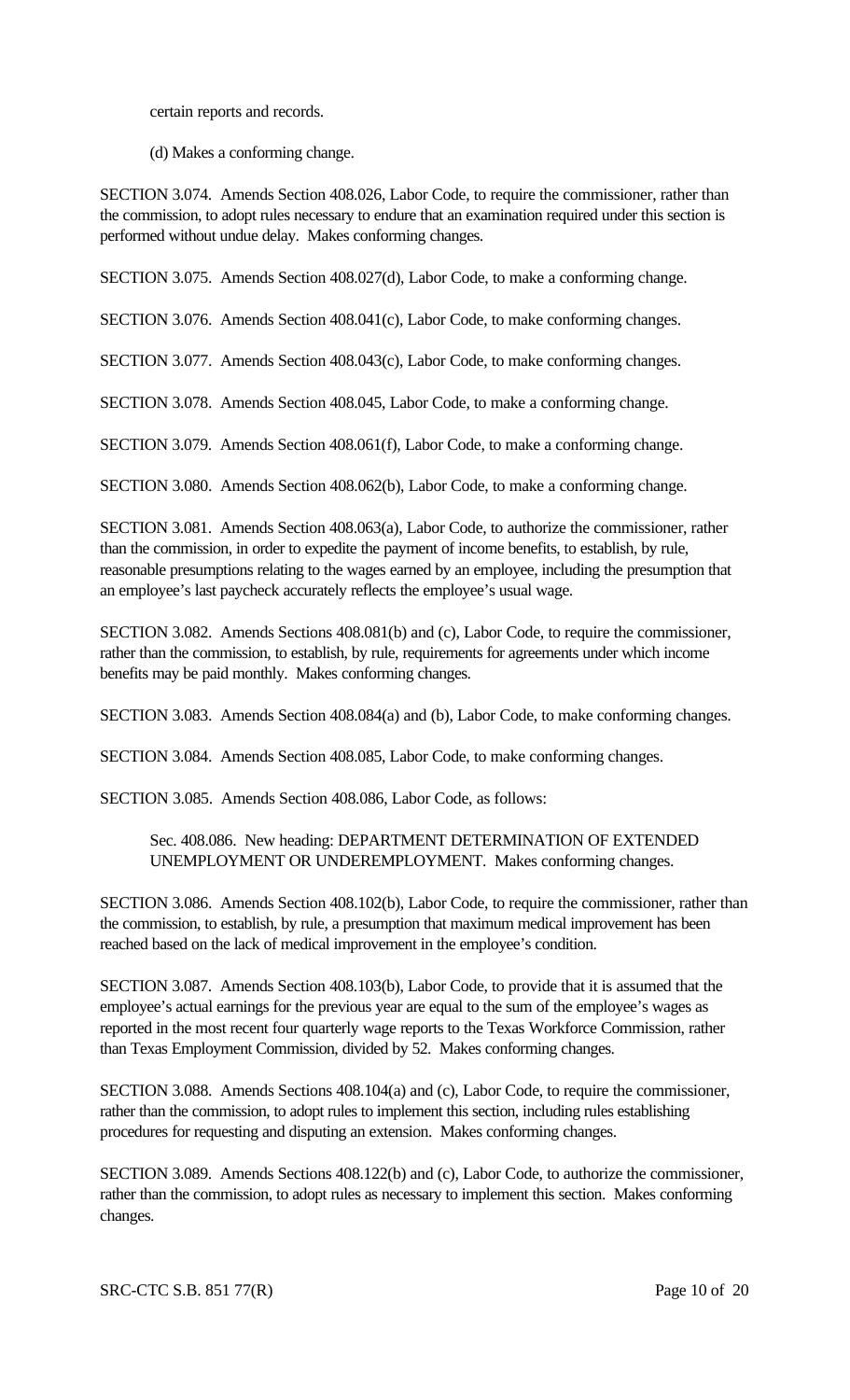SECTION 3.090. Amends Sections 408.123(b) and (c), Labor Code, to make conforming changes.

SECTION 3.091. Amends Section 408.124, Labor Code, to authorize the commissioner, rather than the commission, notwithstanding certain parts of this section, to adopt, by rule, the fourth edition of the "Guides to the Evaluation of Permanent Impairment," published by the American Medical Association, for determining the existence and degree of an employee's impairment. Makes conforming changes.

SECTION 3.092. Amends Sections 408.125(a), (b), (c), (d), (e), and (f), Labor Code, to make conforming changes.

SECTION 3.093. Amends Section 408.127(c), Labor Code, to require the commissioner, rather than the commission, to adopt rules and forms to ensure the full reporting and accuracy of reductions and reimbursements made under this section.

SECTION 3.094. Amends Sections 408.129(a), (b), and (d), Labor Code, to make conforming changes.

SECTION 3.095. Amends Section 408.141, Labor Code, to make a conforming change.

SECTION 3.096. Amends Sections 408.143(a) and (b), Labor Code, to make conforming changes.

SECTION 3.097. Amends Section 408.147(c), Labor Code, to make a conforming change.

SECTION 3.098. Amends Section 408.148, Labor Code, to make conforming changes.

SECTION 3.099. Amends Section 408.149, Labor Code, to make conforming changes.

SECTION 3.100. Amends Section 408.150(a), Labor Code, to make conforming changes.

SECTION 3.101. Amends Sections 408.151(b) and (c), Labor Code, to make conforming changes.

SECTION 3.102. Amends Section 408.161(d), Labor Code, to make a conforming change.

SECTION 3.103. Amends Sections 408.181(c) and (d), Labor Code, to require the commissioner, rather than the commission, to establish, by rule, requirements for agreements under which death benefits may be paid monthly. Makes conforming changes.

SECTION 3.104. Amends Section 408.182(f), Labor Code, to redefine "eligible spouse" to make a conforming change.

SECTION 3.105. Amends Section 408.183(b), Labor Code, to make a conforming change.

SECTION 3.106. Amends Section 408.187(c), Labor Code, to make a conforming change.

SECTION 3.107. Amends Section 408.202, Labor Code, to make a conforming change.

SECTION 3.108. Amends Sections 408.221(a)-(f), Labor Code, to make conforming changes.

(b) Makes a conforming change.

(c) Makes a conforming change.

(d) Authorizes the commissioner, rather than the commission, by rule to provide for the commutation of an attorney's fee, except that the attorney's fee shall be paid in periodic payments in a claim involving death benefits if the only dispute is as to the proper beneficiary or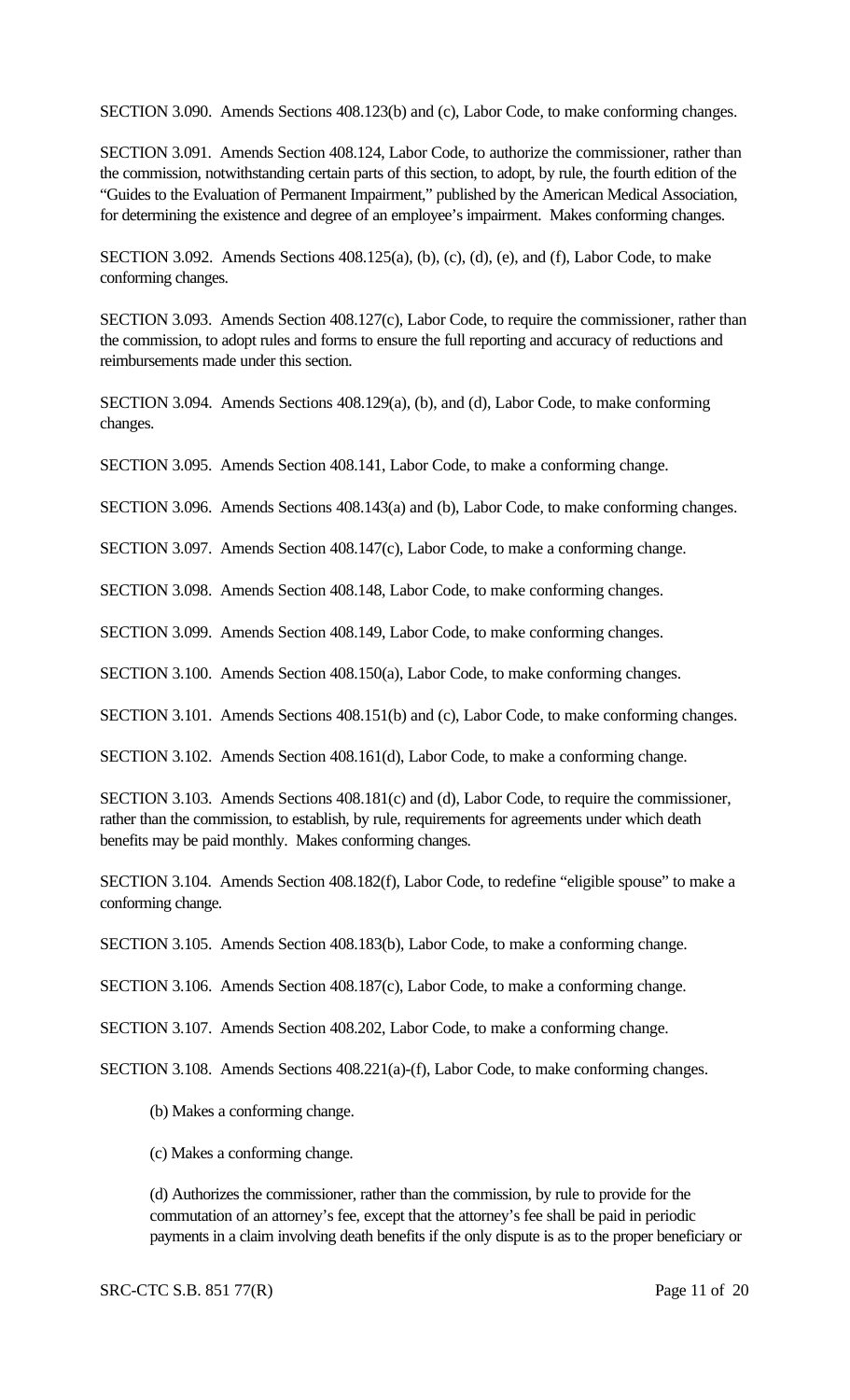beneficiaries. Makes conforming changes.

(e) Requires the commissioner, rather than the commission, to provide, by rule, guidelines for maximum attorney's fees for specific services in accordance with this section.

(f) Makes a conforming change.

SECTION 3.109. Amends Section 408.222, Labor Code, to make conforming changes.

SECTION 3.110. Amends Section 409.002, Labor Code, to make a conforming change.

SECTION 3.111. Amends Section 409.003, Labor Code, to make a conforming change.

SECTION 3.112. Amends Section 409.004, Labor Code, to make a conforming change.

SECTION 3.113. Amends Sections 409.005(d), (e), (f), (h), and (i), Labor Code, to authorize the commissioner, rather than the commission, to adopt rules relating to certain information, development, and implementation. Makes conforming changes.

SECTION 3.114. Amends Sections 409.006(b) and (c), Labor Code, to authorize the commissioner, rather than the commission, to adopt rules relating to the information that must be contained in an employer record under this section. Makes conforming changes.

SECTION 3.115. Amends Section 409.007(a), Labor Code, to make a conforming change.

SECTION 3.116. Amends Section 409.009, Labor Code, to make a conforming change.

SECTION 3.117. Amends Section 409.010, Labor Code, to make conforming changes.

SECTION 3.118. Amends Sections 409.011(a) and (c), Labor Code, to make conforming changes.

SECTION 3.119. Amends Section 409.012, Labor Code, to authorize the commissioner, rather than the commission, to require, by rule, that a private provider of vocational rehabilitation services maintain certain credentials and qualifications in order to provide services in connection with a worker's compensation insurance claim. Makes conforming changes.

SECTION 3.120. Amends Section 409.013, Labor Code, to make conforming changes.

SECTION 3.121. Amends Sections 409.021(a) and (b), Labor Code, to make conforming changes.

SECTION 3.122. Amends Section 409.022(c), Labor Code, to make a conforming change.

SECTION 3.123. Amends Section 409.023(a), Labor Code, to make a conforming change.

SECTION 3.124. Amends Section 409.0231(b), Labor Code, to require the commissioner, rather than the commission, to adopt rules in consultation with the Texas Department of Information Resources as necessary to implement this section, including rules prescribing a period of benefits that is of sufficient duration to allow payment by electronic funds transfer.

SECTION 3.125. Amends Section 409.024, Labor Code, to make conforming changes.

SECTION 3.126. Amends Section 409.041(a), Labor Code, to make a conforming change.

SECTION 3.127. Amends Sections 409.042(a) and (c), Labor Code, to require the commissioner, rather than the commission, to adopt, by rule, training guidelines and continuing education requirements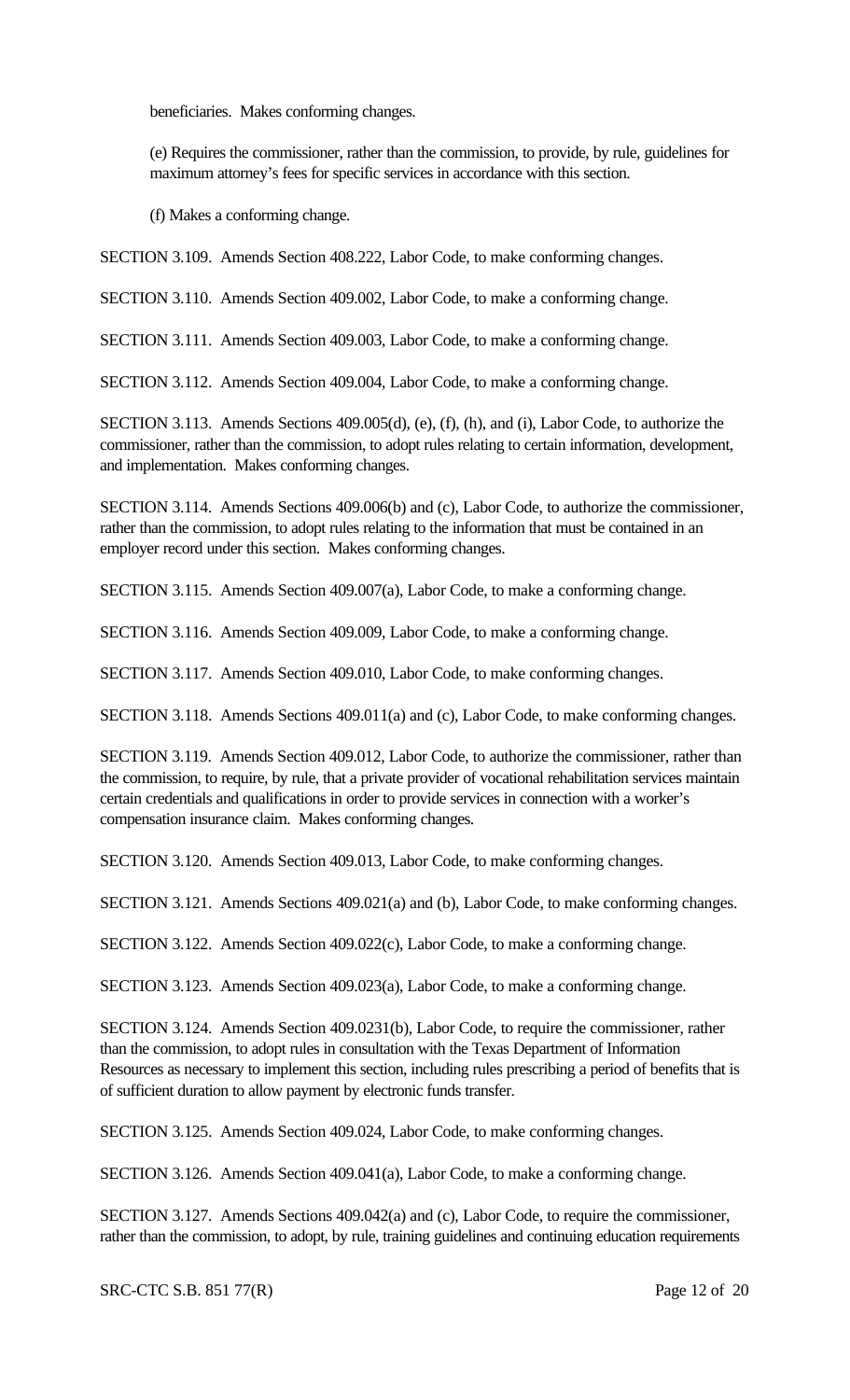for ombudsmen. Makes a conforming change.

SECTION 3.128. Amends Section 409.043(a), Labor Code, to make a conforming change.

SECTION 3.129. Amends Section 409.044, Labor Code, to make a conforming change.

SECTION 3.130. Amends Section 410.002, Labor Code, to make a conforming change.

SECTION 3.131. Amends Section 410.004, Labor Code, to make a conforming change.

SECTION 3.132. Amends Section 410.005(a), Labor Code, to make a conforming change.

SECTION 3.133. Amends Section 410.021, Labor Code, to make a conforming change.

SECTION 3.134. Amends Sections 410.022(b) and (c), Labor Code, to make conforming changes.

SECTION 3.135. Amends Section 410.023, Labor Code, to make a conforming change.

SECTION 3.136. Amends Section 410.024, Labor Code, to require the commissioner, rather than the commission, by rule to adopt guidelines relating to claims that do not require a benefit review conference and may proceed directly to a contested case hearing or arbitration. Makes a conforming change.

SECTION 3.137. Amends Section 410.025, Labor Code, to require the commissioner, rather than the commission, to prescribe, by rule, the time within which a benefit review conference must be scheduled.

(b) Makes a conforming change.

(c) Makes a conforming change.

(d) Requires the commissioner, rather than the commission, to provide, by rule, for expedited proceedings in cases in which compensability or liability for essential medical treatment is in dispute.

SECTION 3.138. Amends Section 410.026(a), Labor Code, to make a conforming change.

SECTION 3.139. Amends Section 410.027(a), Labor Code, to require the commissioner, rather than the commission, to adopt rules for conducting benefit review conferences.

SECTION 3.140. Amends Section 410.030, Labor Code, to make conforming changes.

SECTION 3.141. Amends Section 410.034(b), Labor Code, to require the commissioner, rather than the commission, to prescribe, by rule, the times within which the aggreement and report must be filed.

SECTION 3.142. Amends Section 410.102, Labor Code, to delete existing text relating to the approval of an arbitrator by certain members of the commission. Makes conforming changes.

SECTION 3.143. Amends Section 410.103, Labor Code, to make a conforming change.

SECTION 3.144. Amends Sections 410.104(b) and (c), Labor Code, to make conforming changes.

SECTION 3.145. Amends Section 410.105, Labor Code, to delete existing text relating to the removal of an arbitrator by the commission. Makes conforming changes.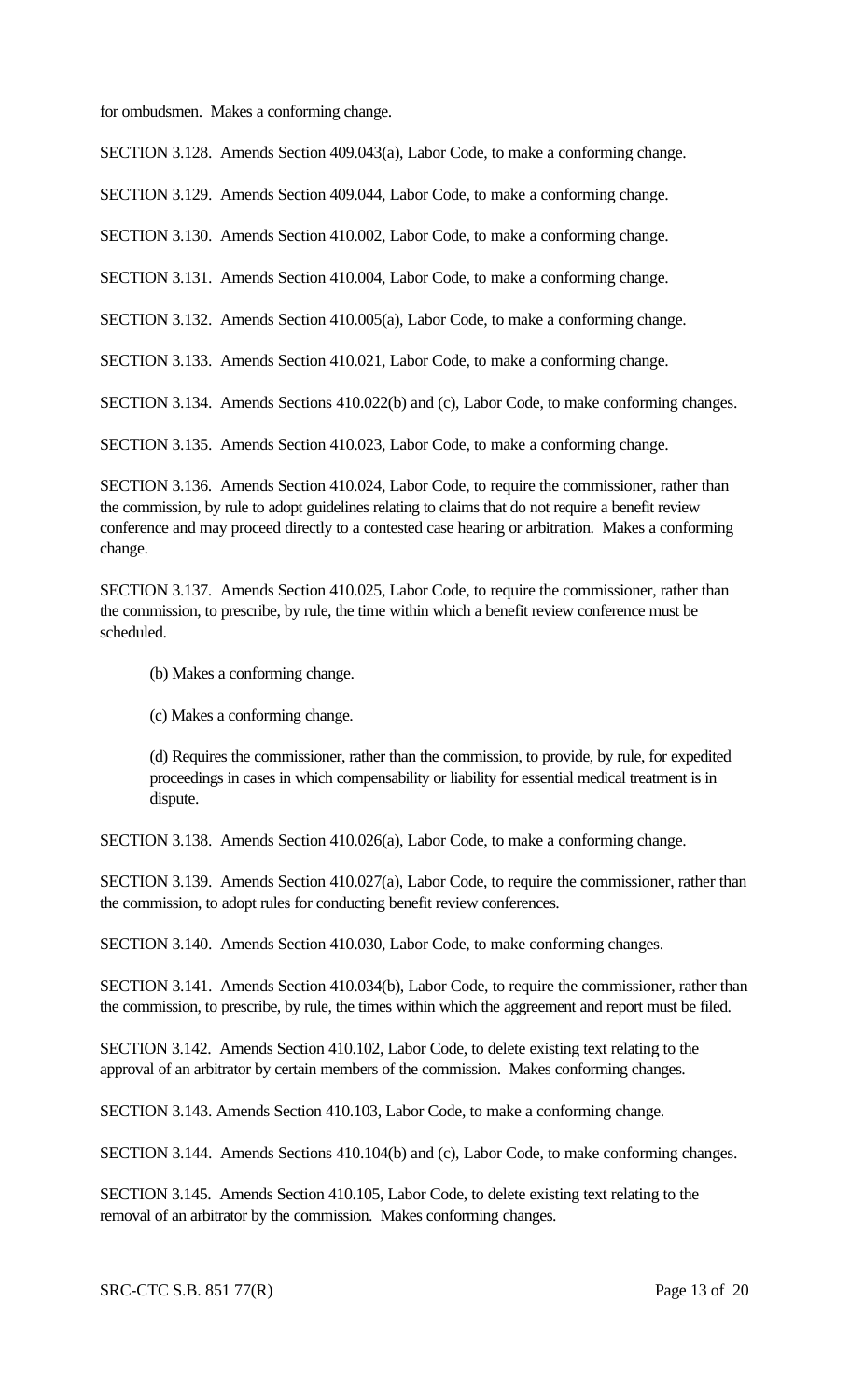SECTION 3.146. Amends Section 410.106, Labor Code, to make conforming changes.

SECTION 3.147. Amends Section 410.107(a), Labor Code, to make conforming changes.

SECTION 3.148. Amends Section 410.108(a), Labor Code, to make a conforming change.

SECTION 3.149. Amends Section 410.109, Labor Code, to make conforming changes.

SECTION 3.150. Amends Section 410.111, Labor Code, to require the commissioner, rather than the commission, to adopt rules for arbitration consistent with generally recognized arbitration principles and procedures.

SECTION 3.151. Amends Section 410.114(b), Labor Code, to make a conforming change.

SECTION 3.152. Amends Section 410.118(d), Labor Code, to make a conforming change.

SECTION 3.153. Amends Section 410.119(b), Labor Code, to make a conforming change.

SECTION 3.154. Amends Sections 410.121(a) and (b), Labor Code, to make conforming changes.

SECTION 3.155. Amends Section 410.151(b), Labor Code, to make a conforming change.

SECTION 3.156. Amends Section 410.153, Labor Code, to make a conforming change.

SECTION 3.157. Amends Section 410.154, Labor Code, to make a conforming change.

SECTION 3.158. Amends Section 410.155, Labor Code, to make conforming changes.

SECTION 3.159. Amends Section 410.157, Labor Code, to require the commissioner, rather than the commission, to adopt rules governing procedures under which contested case hearings are conducted.

SECTION 3.160. Amends Section 410.158(a), Labor Code, to make a conforming change.

SECTION 3.161. Amends Section 410.159, Labor Code, to require the commissioner, rather than the commission, to prescribe, by rule, standard form sets of interrogatories to elicit information from claimant and insurance carriers. Makes a conforming change.

SECTION 3.162. Amends Section 410.160, Labor Code, to make a conforming change.

SECTION 3.163. Amends Section 410.161, Labor Code, to make a conforming change.

SECTION 3.164. Amends Sections 410.168(d) and (e), Labor Code, to require the commissioner, rather than the commission, to prescribe, by rule, the times within which the hearing officer must file the decisions with the division. Makes a conforming change.

SECTION 3.165. Amends Section 410.203(d), Labor Code, to require the commissioner, rather than the commission, to adopt rules to give a hearing on remand priority over other proceedings.

SECTION 3.166. Amends Section 410.204(b), Labor Code, to make a conforming change.

SECTION 3.167. Amends Section 410.206, Labor Code, to make a conforming change.

SECTION 3.168. Amends Section 410.207, Labor Code, to make a conforming change.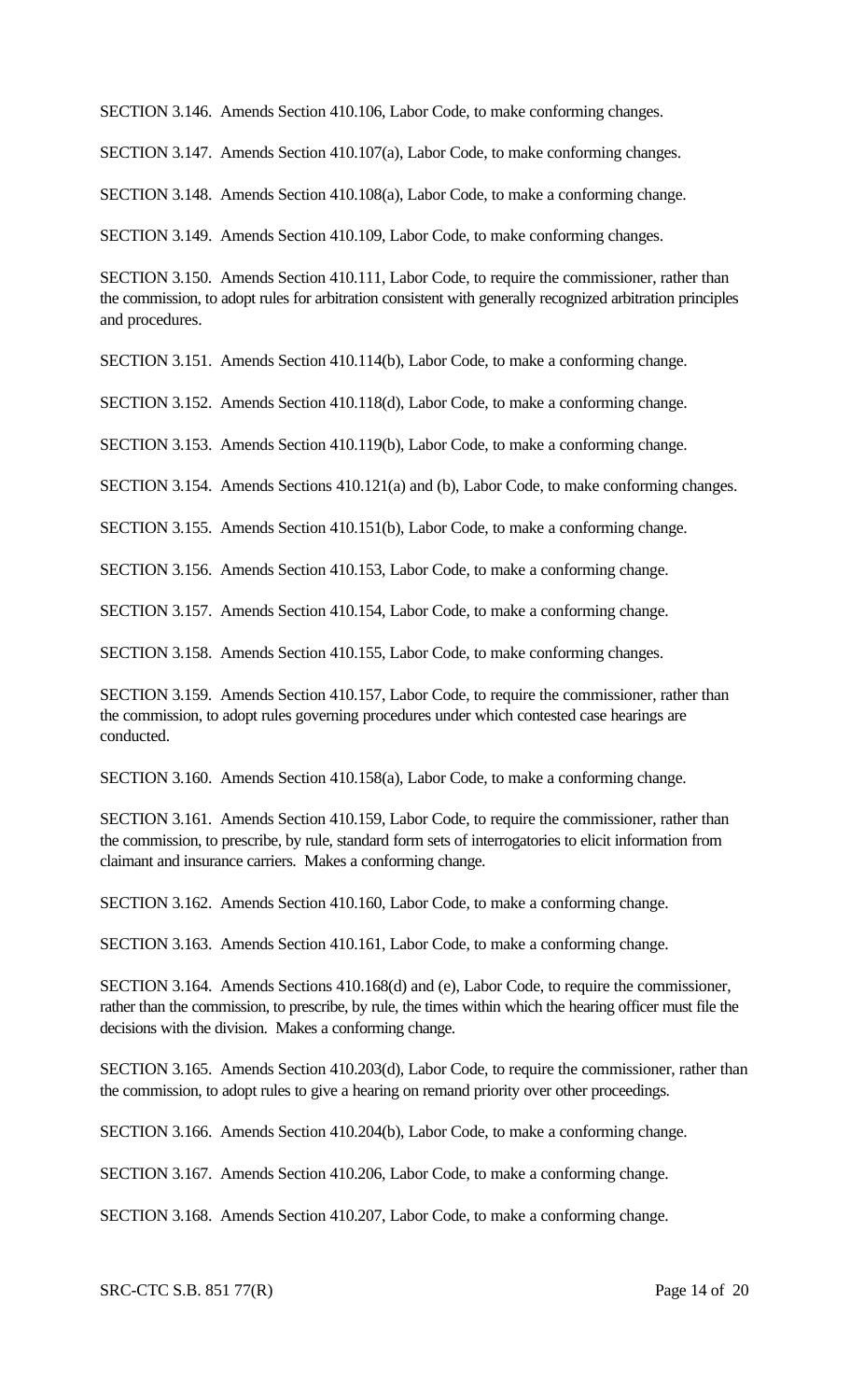SECTION 3.169. Amends Sections 410.208(a) and (c), Labor Code, to make conforming changes.

SECTION 3.170. Amends Section 410.209, Labor Code, to require the commissioner, rather than the commission, to adopt rules to provide for the periodic reimbursement schedule, providing for reimbursement at least annually. Makes a conforming change.

SECTION 3.171. Amends Section 410.253, Labor Code, to make a conforming change.

SECTION 3.172. Amends Section 410.254, Labor Code, as follows:

Sec. 410.254. New heading: INTERVENTION. Makes conforming changes.

SECTION 3.173. Amends the heading to Section 410.258, Labor Code, to read as follows:

Sec. 410.258. NOTIFICATION OF DEPARTMENT OF PROPOSED JUDGMENTS AND SETTLEMENTS; RIGHT TO INTERVENE.

SECTION 3.174. Amends Sections 410.258(a), (b), (c), (d), and (e), Labor Code, to make conforming changes.

SECTION 3.175. Amends Section 410.301(a), Labor Code, to make a conforming change.

SECTION 3.176. Amends Section 410.302, Labor Code, to make a conforming change.

SECTION 3.177. Amends Section 410.304, Labor Code, to make conforming changes.

SECTION 3.178. Amends Sections 410.306(b) and (c), Labor Code, to make conforming changes.

SECTION 3.179. Amends Sections 410.307(a) and (d), Labor Code, to make conforming changes.

SECTION 3.180. Amends Section 410.308(a), Labor Code, to make conforming changes.

SECTION 3.181. Amends Section 411.001(1), Labor Code, to redefine "division" to make a conforming change.

SECTION 3.182. Amends Section 411.013, Labor Code, to make a conforming change.

SECTION 3.183. Amends Section 411.032, Labor Code, to require the commissioner, rather than the commission, to adopt rules and prescribe the form and manner of reports filed under this section. Makes conforming changes.

SECTION 3.184. Amends Section 411.035, Labor Code, to make a conforming change.

SECTION 3.185. Amends Section 411.0415, Labor Code, to require the commissioner, rather than the commission, by rule to analyze and list fatalities that may not be related to the work environment, including certain fatalities. Makes conforming changes.

SECTION 3.186. Amends Section 411.042(b), Labor Code, to require the commissioner, rather than the commission, by rule to require a minimum interval of at least six minths before a subsequent audit to identify an employer who was previously identified as a hazardous employer. SECTION 3.187. Amends Section 411.043(b), Labor Code, to make a conforming change.

SECTION 3.188. Amends Section 411.045(a), Labor Code, to make a conforming change.

SECTION 3.189. Amends Section 411.048, Labor Code, to make conforming changes.

SRC-CTC S.B. 851 77(R) Page 15 of 20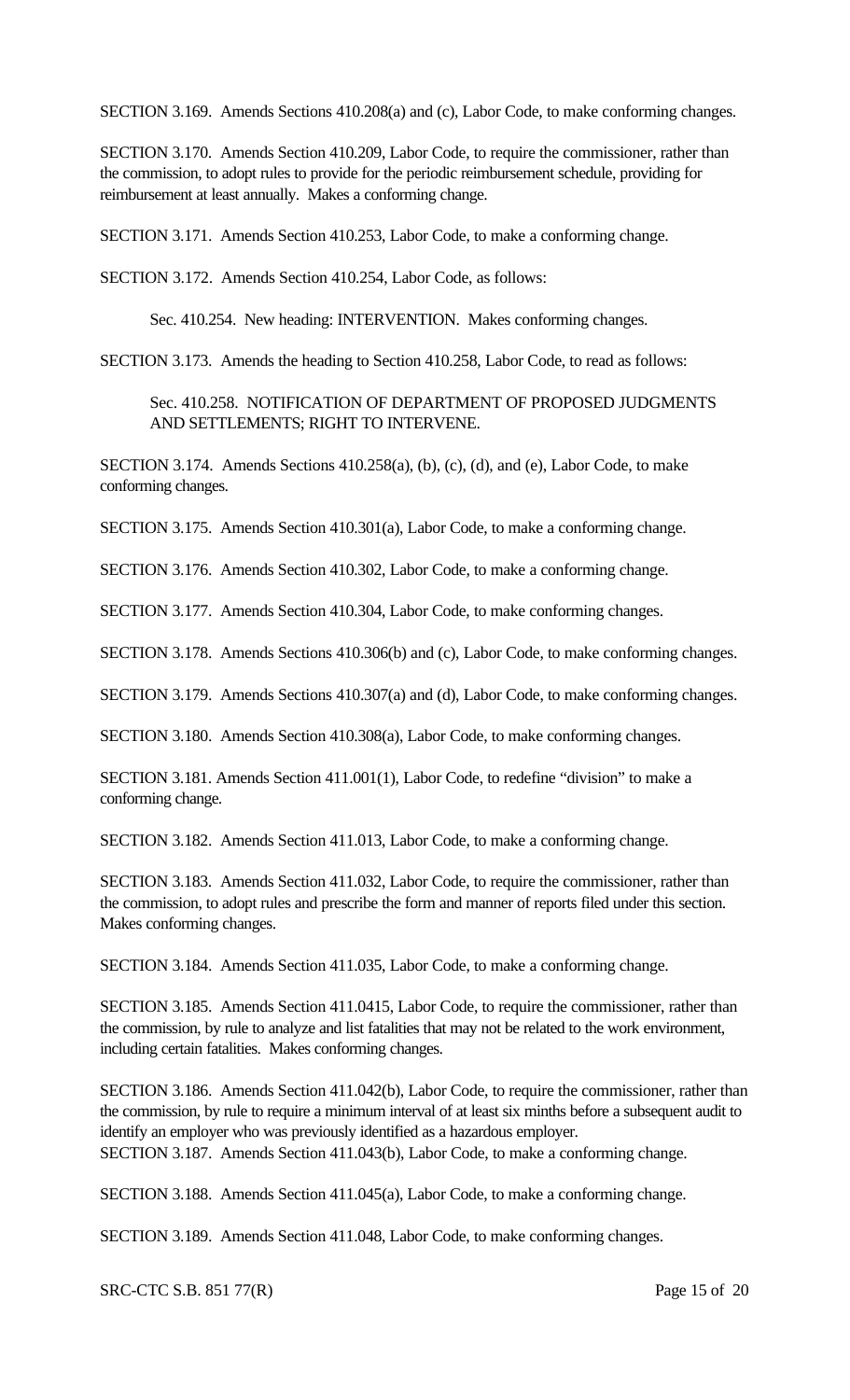SECTION 3.190. Amends Section 411.049(a), Labor Code, to make a conforming change.

SECTION 3.191. Amends Section 411.050, Labor Code, to make a conforming change.

SECTION 3.192. Amends Section 411.062, Labor Code, to require the commissioner, rather than the commission, by rule to establish qualifications for field safety representatives. Makes conforming changes.

SECTION 3.193. Amends Section 411.064(c), Labor Code, to make conforming changes.

SECTION 3.194. Amends Section 411.065(b), Labor Code, to make a conforming change.

SECTION 3.195. Amends the heading to Section 411.067, Labor Code, to read as follows:

Sec. 411.067. DEPARTMENT PERSONNEL.

SECTION 3.196. Amends Section 411.067(a), Labor Code, to make a conforming change.

SECTION 3.197. Amends Section 411.081(b), Labor Code, to make a conforming change.

SECTION 3.198. Amends Section 411.092, Labor Code, to require the commissioner, rather than the commission, to enforce Section 411.091 and to authorize the commissioner to adopt rules for that purpose.

SECTION 3.199. Amends Section 411.104(b), Labor Code, to make a conforming change.

SECTION 3.200. Amends Section 411.105, Labor Code, to make conforming changes.

SECTION 3.201. Amends Section 411.106, Labor Code, to make conforming changes.

SECTION 3.202. Amends Section 411.107, Labor Code, to make conforming changes.

SECTION 3.203. Amends Section 411.108, Labor Code, to make conforming changes.

SECTION 3.204. Amends Sections 412.041(f), (g), and (j), Labor Code, to make conforming changes.

SECTION 3.205. Amends Section 413.001, Labor Code, to make a conforming change.

SECTION 3.206. Amends Section 413.002, Labor Code, to make conforming changes.

SECTION 3.207. Amends Section 413.003, Labor Code, to make a conforming change.

SECTION 3.208. Amends Section 413.004, Labor Code, to make a conforming change.

SECTION 3.209. Amends Sections 413.005(a), (b), and (d), Labor Code, to make conforming changes.

SECTION 3.210. Amends Section 413.006, Labor Code, to make a conforming change.

SECTION 3.211. Amends Sections 413.007(a) and (c), Labor Code, to make conforming changes.

SECTION 3.212. Amends Sections 413.008(a) and (b), Labor Code, to make conforming changes.

SECTION 3.213. Amends Section 413.011, Labor Code, to require the commissioner, rather than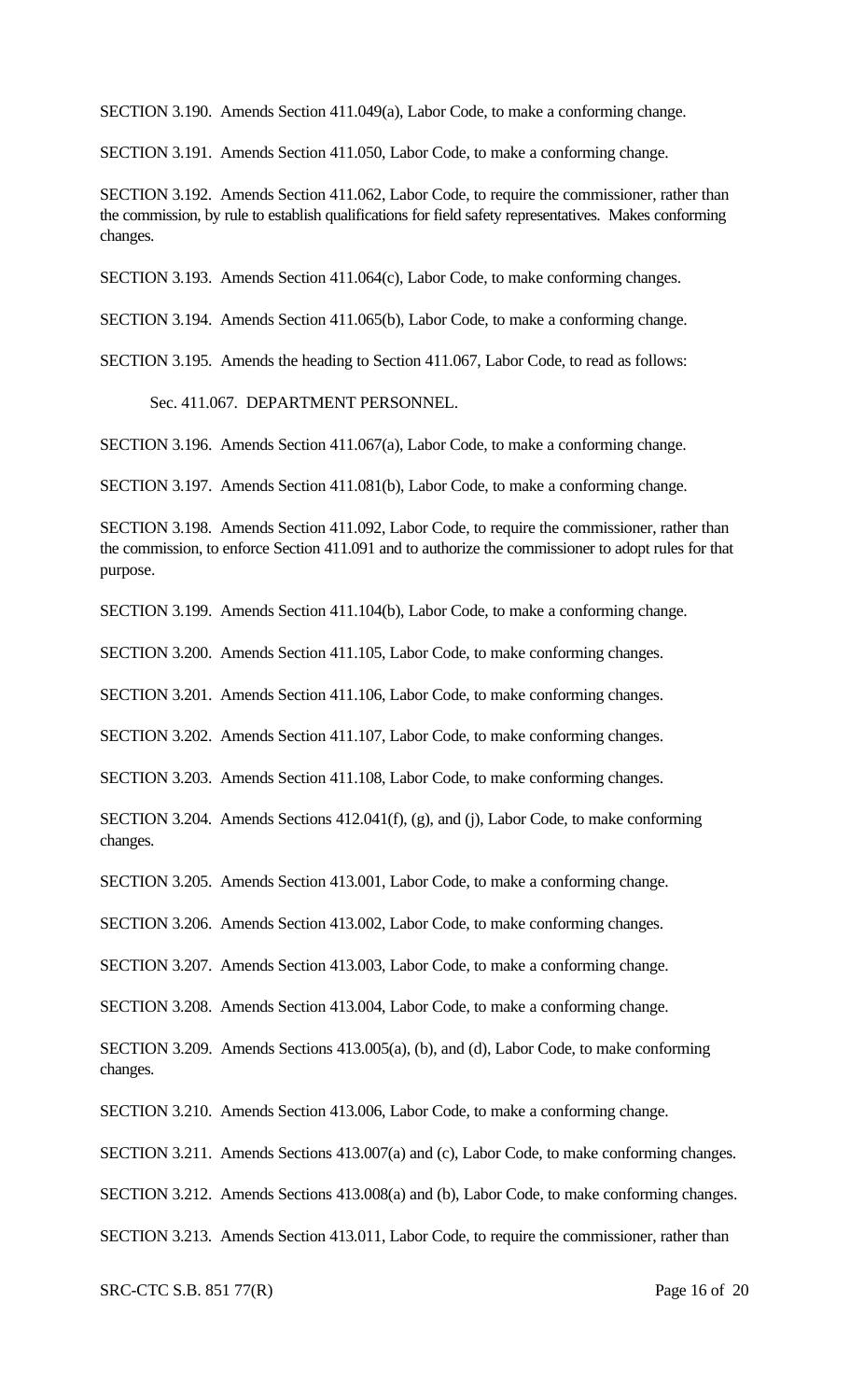the commission, by rule to establish medical policies and guidelines relating to certain items.

(b) Makes a conforming change.

(c) Makes a conforming change.

(d) Requires the commissioner, rather than the commission, by rule to establish medical policies relating to necessary treatments for injuries.

SECTION 3.214. Amends Section 413.013, Labor Code, to require the commissioner, rather than the commission, by rule to establish certain programs. Makes conforming changes.

SECTION 3.215. Amends Section 413.014, Labor Code, to require the commissioner, rather than the commission, to specify, by rule, which health care treatments and services require express preauthorization by the insurance carrier. Makes a conforming change.

SECTION 3.216. Amends Section 413.015(b), Labor Code, to require the commissioner, rather than the commission, to provide, by rule, for the review and audit of the payment by insurance carriers of charges for medical services provided under this subtitle to endure compliance of health care providers and insurance carriers with the medical policies and fee guidelines adopted by the commissioner, rather than the commission.

SECTION 3.217. Amends Section 413.016(b), Labor Code, to make a conforming change.

SECTION 3.218. Amends Section 413.017, Labor Code, to make conforming changes.

SECTION 3.219. Amends Sections 413.018(a), (c), (d), and (e), Labor Code, to require the commissioner, rather than the commission, by rule to provide for the periodic review of medical care provided in claims in which guidelines for expected or average return to work time frames are exceeded. Authorizes the commissioner, rather than the commission, to adopt rules and forms as necessary to implement this section. Makes conforming changes.

SECTION 3.220. Amends Section 413.020, Labor Code, as follows:

Sec. 413.020. New heading: DEPARTMENT CHARGES. Requires the commissioner, rather than the commission, to establish, by rule, procedures to enable the department, rather than the commission, to charge fees to certain entities.

SECTION 3.221. Amends Sections 413.031(a) and (c), Labor Code, to make conforming changes.

SECTION 3.222. Amends Section 413.041, Labor Code, to make conforming changes.

SECTION 3.223. Amends Section 413.044, Labor Code, to make conforming changes.

SECTION 3.224. Amends Section 413.051, Labor Code, to make conforming changes.

SECTION 3.225. Amends Section 413.052, Labor Code, to require the commissioner, rather than the commission, by rule to establish procedures to enable the commission to compel the production of documents.

SECTION 3.226. Amends Section 413.053, Labor Code, to require the commissioner, rather than the commission, by rule to establish standards of reporting and billing governing both form and content.

SECTION 3.227. Amends Section 413.054(a), Labor Code, to provide that a person who performs services for the department, rather than the commission, as a designated doctor, an independent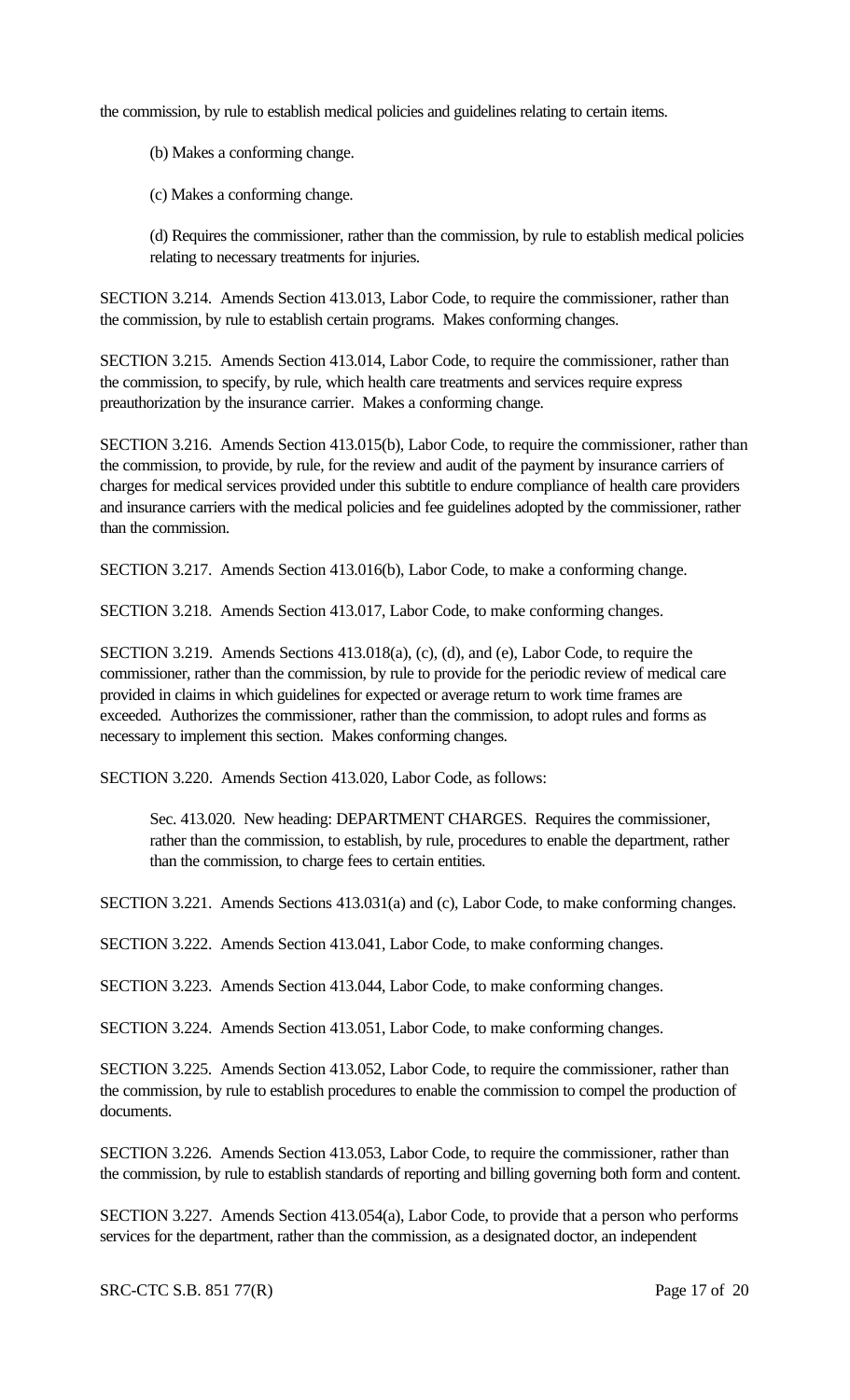medical examiner, a doctor performing a medical case review, or a member of a peer review panel has the same immunity from liability as the commissioner, rather than a commission member, under Section 402.012, rather than Section 402.010.

SECTION 3.228. Amends Sections 413.055(a) and (b), Labor Code, to require the commissioner, rather than the commission, to adopt rules to provide for a periodic reimbursement schedule, providing for reimbursement at least annually. Makes conforming changes.

SECTION 3.229. Amends Section 414.002(a), Labor Code, to make a conforming change.

SECTION 3.230. Amends Section 414.003, Labor Code, to make conforming changes.

SECTION 3.231. Amends Section 414.005, Labor Code, to make a conforming change.

SECTION 3.232. Amends Section 415.001, Labor Code, to make conforming changes.

SECTION 3.233. Amends Section 415.002, Labor Code, to provide that an insurance carrier or its representative commits an administrative violation if that person wilfully or intentionally adjusts a workers' compensation claim in a manner contrary to license requirements for an insurance carrier, including the rule of the Texas Department of Insurance, rather than the State Board of Insurance. Makes conforming changes.

SECTION 3.234. Amends Section 415.003, Labor Code, to make conforming changes.

SECTION 3.235. Amends Sections 415.0035(a) and (b), Labor Code, to make conforming changes.

SECTION 3.236. Amends Section 415.007(a), Labor Code, to make a conforming change.

SECTION 3.237. Amends Section 415.008(e), Labor Code, to make a conforming change.

SECTION 3.238. Amends Section 415.010(a), Labor Code, to make a conforming change.

SECTION 3.239. Amends Sections 415.021(a), (b), and (c), Labor Code, to make conforming changes.

SECTION 3.240. Amends Section 415.023(b), Labor Code, to authorize the commissioner, rather than the commission, to adopt rules providing for certain actions.

SECTION 3.241. Amends Section 415.024, Labor Code, to make a conforming change.

SECTION 3.242. Amends Section 415.032(b), Labor Code, to make conforming changes.

SECTION 3.243. Amends Section 415.033, Labor Code, to make a conforming change.

SECTION 3.244. Amends Section 415.034(a), Labor Code, to make a conforming change.

SECTION 3.245. Amends Sections 415.035(b) and (d), Labor Code, to make conforming changes.

SECTION 3.246. Amends Section 416.001, Labor Code, to make a conforming change.

SECTION 3.247. Amends Sections 417.001(c) and (d), Labor Code, to make conforming changes.

SECTION 3.248. Amends Section 417.003(b), Labor Code, to make a conforming change.

SECTION 3.249. Amends Section 501.001, Labor Code, to delete wording relating to the definition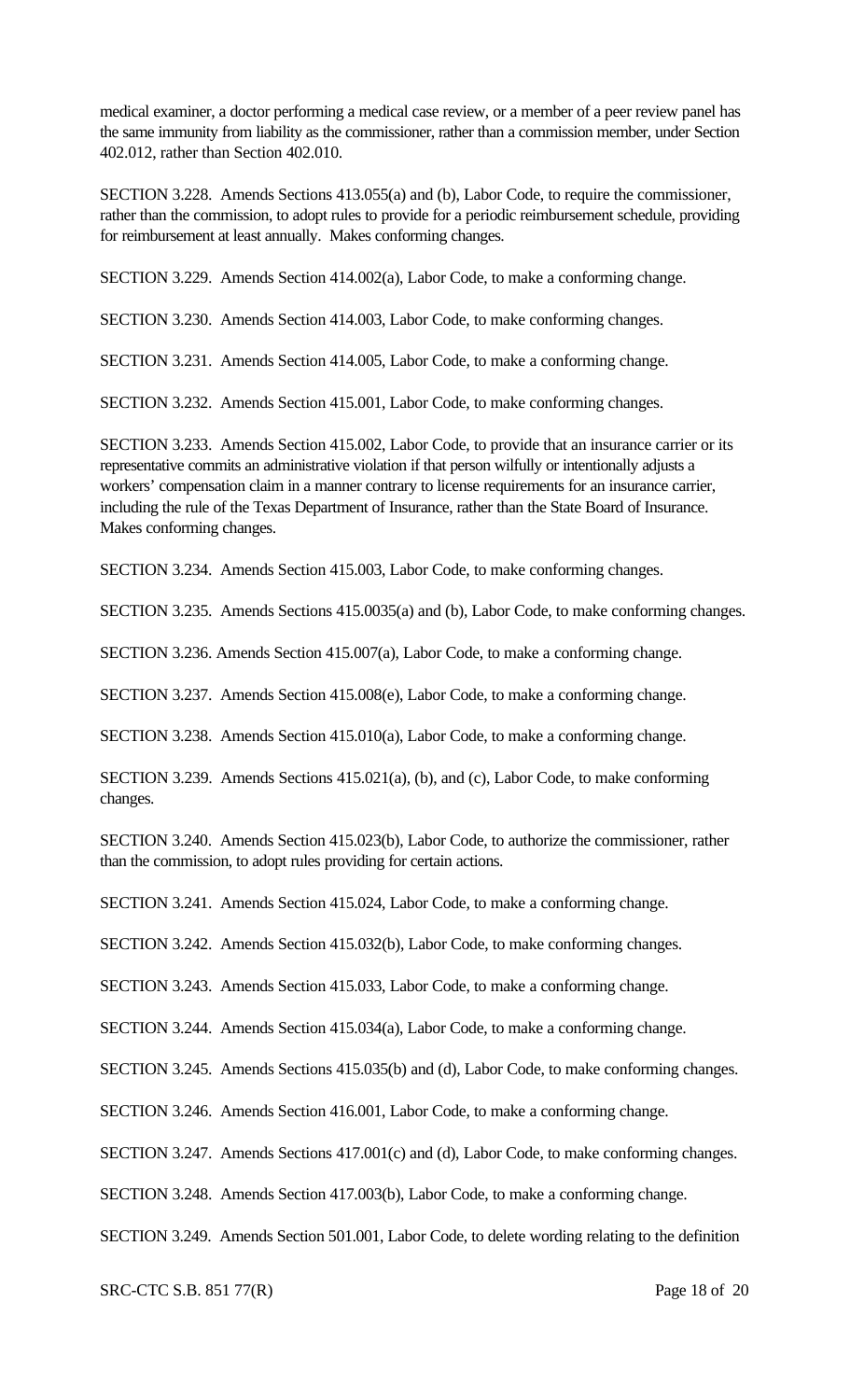of "commission." Defines "department."

SECTION 3.250. Amends Section 501.026(d), Labor Code, to make a conforming change.

SECTION 3.251. Amends Section 501.050(a), Labor Code, to make conforming changes.

SECTION 3.252. Amends Section 502.001(1), Labor Code, to define "department." Deletes wording relating to the definition of "commission."

SECTION 3.253. Amends the heading to Section 502.063, Labor Code, to read as follows:

Sec. 502.063. CERTIFIED COPIES OF DEPARTMENT DOCUMENTS.

SECTION 3.254. Amends Sections 502.063(a) and (c), Labor Code, to make conforming changes.

SECTION 3.255. Amends Section 502.065(a), Labor Code, to make a conforming change.

SECTION 3.256. Amends Sections 502.066(a) and (e), Labor Code, to make conforming changes.

SECTION 3.257. Amends Section 502.067(a), Labor Code, to make a conforming change.

SECTION 3.258. Amends Section 502.068, Labor Code, to make conforming changes.

SECTION 3.259. Amends Section 502.069(a), Labor Code, to make conforming changes.

SECTION 3.260. Amends Section 503.001(1), Labor Code, to define "department." Deletes wording relating to the definition of "commission."

SECTION 3.261. Amends the heading to Section 503.063, Labor Code, to read as follows:

Sec. 503.063. CERTIFIED COPIES OF DEPARTMENT DOCUMENTS.

SECTION 3.262. Amends Sections 503.063(a) and (c), Labor Code, to make conforming changes.

SECTION 3.263. Amends Section 503.065(a), Labor Code, to make a conforming change.

SECTION 3.264. Amends Section 503.066(a) and (e), Labor Code, to make conforming changes.

SECTION 3.265. Amends Section 503.067(a), Labor Code, to make a conforming change.

SECTION 3.266. Amends Section 503.068, Labor Code, to make conforming changes.

SECTION 3.267. Amends Section 503.069(a), Labor Code, to make conforming changes.

SECTION 3.268. Amends Section 503.070(a), Labor Code, to make conforming changes.

SECTION 3.269. Amends Section 504.001(1), Labor Code, to define "department." Deletes wording relating to the definition of "commission."

SECTION 3.270. Amends the heading to Section 504.018, Labor Code, to read as follows:

Sec. 504.018. NOTICE TO DEPARTMENT AND EMPLOYEES; EFFECT ON COMMON-LAW OR STATUTORY LIABILITY.

SECTION 3.271. Amends Section 504.018(a), Labor Code, to make a conforming change.

#### SRC-CTC S.B. 851 77(R) Page 19 of 20